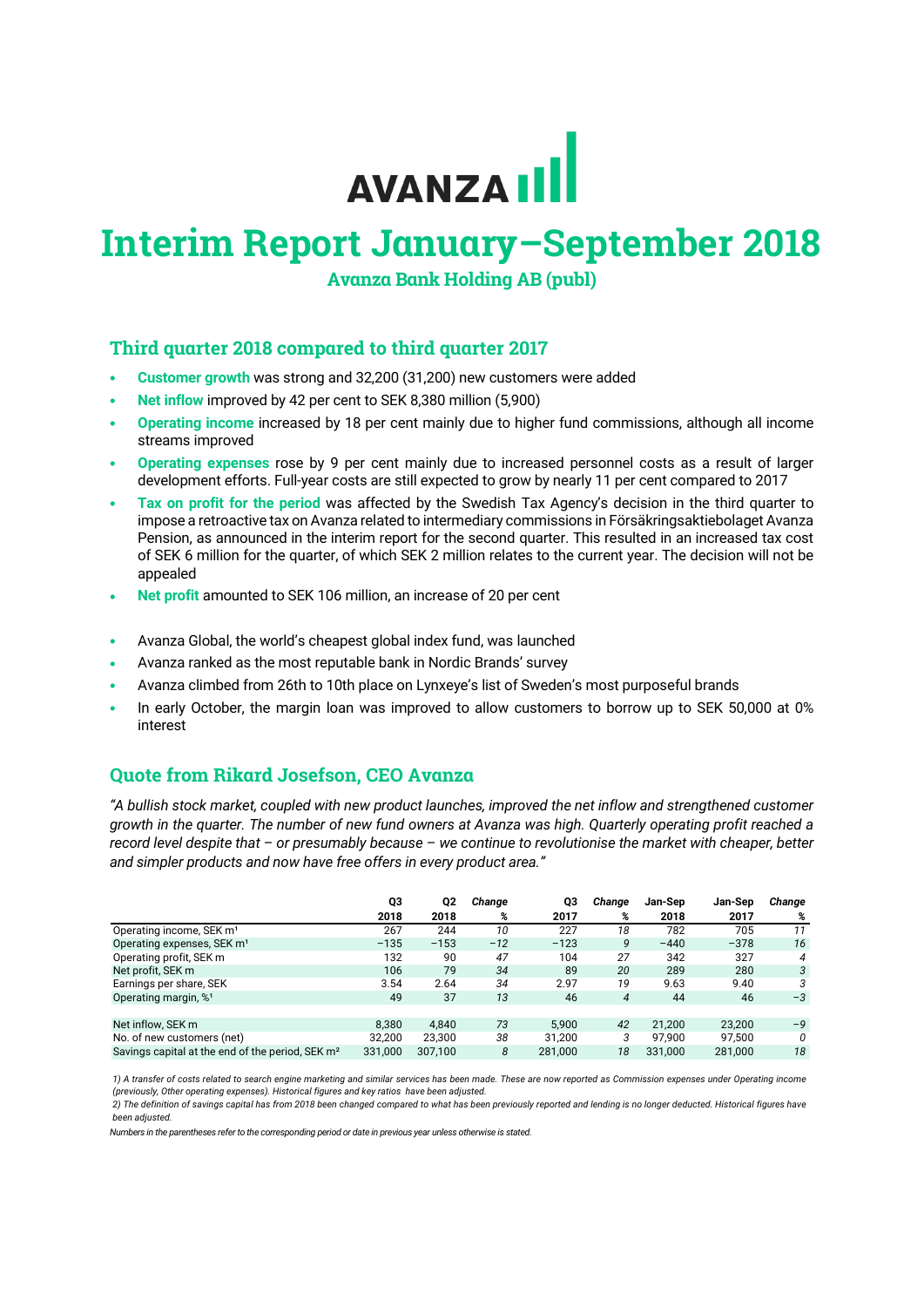# **Avanza in brief**

# **This is Avanza**

Avanza was founded in 1999 and has since grown from a small company, dealing solely in online stock broking, into Sweden's leading digital platform for savings and investments. Avanza offers the market's broadest range of savings products, competitive occupational pension solutions and mortgages.

Avanza challenges established structures of large banks and pension providers in the Swedish savings market and drives long-term development of new financial products and services. Customers are offered to save in Swedish and foreign securities and in savings accounts, without fixed account charges and at a very low brokerage fee. Avanza primarily targets individual investors, but also offers services for professional traders, corporate customers, banks and asset managers.

Avanza is covered by the state deposit guarantee and supervised by the Swedish Financial Supervisory Authority. The Parent Company Avanza Bank Holding AB (publ) is listed on Nasdaq Stockholm Large Cap (short name AZA).

## **An investment in growth**

To create long-term shareholder value, growth in customers and savings capital is key, since there is an underlying connection between inflow and income. Income in turn is driven and affected by:

- attractive offers
- market conditions such as trading activity, fund volumes and interest rates
- changes in deposit and lending volumes

The sensitivity in the event of a decrease in savings capital due to a stock market downturn is difficult to assess, as income is dependent on, among other things, how customers choose to invest their savings capital.

To manage fluctuations in the market, the aim is to broaden the offering.



# **Vision & business model**

Avanza's vision is to create a better future for millions of people, where the contribution is a cheaper, better and simpler offering. This is based on price leadership, a broad product range and effective decision-making support tools, and by education increase knowledge about savings and investments. The promise is to give customers a better return on their savings than any other bank, due to lower fees and better tools. Satisfied customers and a world-class user experience are key to Avanza's business idea and critical to future growth. Avanza is driven by a consistent focus on creating customer value.

To deliver shareholder value, while the customer promise is fulfilled, cost effeciency is crucial. Avanza's business model is therefore built on scale and the market's lowest cost per transaction and customer. Strong customer growth and the market's lowest cost to savings capital ratio are what lead to long-term growth. Cost effectiveness and economies of scale are achieved through continuous development, digitisation and internal efficiencies. This also reduces operational risks and increases stability.

To deliver on the vision also requires engaged employees and a strong corporate culture that draws its energy from a willingness to change. The corporate climate is characterised by collaboration and humility, and to constantly challenge and think differently.

# **Long-term targets**

Satisfied customers:

Sweden's most satisfied savers according to SQI's (Swedish Quality Index) annual award

Satisfied employees:

• eNPS (Employee Net Promoter Score) over 45

- Long-term value growth:
- Market share of at least 10 per cent of the total net inflow to the Swedish savings market
- 1 million customers by 2020
- Cost increase shall not exceed income growth
- Dividend of at least 70 per cent of the profit of the year

For more information about Avanza, see [investors.avanza.se/en](http://investors.avanza.se/en) and th[e Annual Report.](http://investors.avanza.se/en/avanza-publishes-annual-and-sustainability-report-2017-0)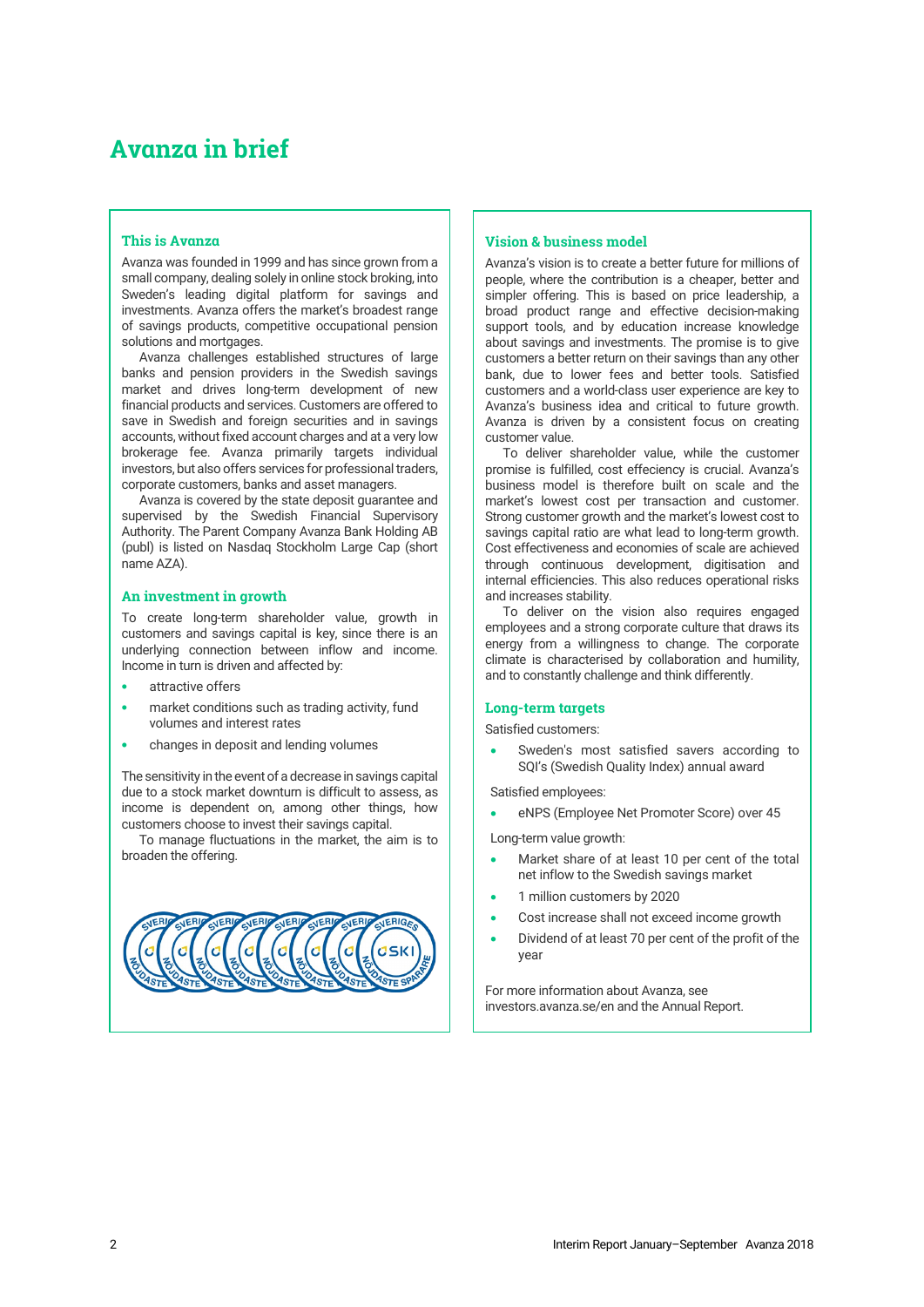# **CEO comment**

## **Increased activity among customers and from us**

After a dull second quarter, activity increased among our customers in the third quarter, despite that activity in the market as a whole decreased. The market environment continues to be affected by political and economic uncertainty. We hear many people saying that asset prices will drop once interest rates rise and the economy slows. Personally, I think the situation is difficult to interpret. The political uncertainty during the quarter was offset by a buoyant stock market.

At the beginning of the year, as we previously announced, a great deal of development time was spent on regulatory adaptations. This affected the pace of product launches in the first half of 2018. Together with the dull market, it produced an unsatisfactory net inflow in the second quarter, and to some extent affected customer growth as well. The strong report season and rising equity prices in July and August again accelerated the inflow, and customer growth increased. At the end of August, we launched a new fund, Avanza Global, the world's cheapest global index fund, which further sped up net inflow and customer growth. It is wonderful, how our customers have welcomed the fund. That it delivers on our customer promise – more for you and less for the bank – is probably one of the reasons for its success. At the end of the quarter, and after little more than a month, Avanza Global already had assets under management of over SEK 1 billion. In the late summer, we improved and simplified the website and app for fund purchases and added securities transfers from other institutions to Avanza through the app. We often talk about the importance of simplicity and a richer customer experience, and here we saw, in black and white, how it led to higher fund purchases and fund transfers.

## **Free offers in every product area**

After the end of the quarter, on 3 October, we launched the Super Loan, an improved margin loan. Customers can now borrow up to SEK 50,000 at an interest rate of 0%. With this offer Avanza is not only challenging the industry by making a number of services cheaper, better and simpler, but we are also the first in Sweden to drop our prices to zero in all four of our product areas: equities, funds, pensions and fixed-income products. Over ten years ago, in 2006, we launched Sweden's first fund with no fees, Avanza Zero, and were also the first in Sweden to introduce occupational pensions without fixed fees. Ten years later, we were the first in Sweden to introduce free equity trading with our Start offering, and now we are the first Swedish bank to offer a margin loan with no fees and 0% interest. A fantastic milestone on the road to a better future for millions of people!

# **Increased trading activity, higher fund volumes and seasonally lower costs positively affected profit**

Operating profit reached a record level, not only due to seasonally low costs but also strong income. The increased trading activity among our customers is reflected in brokerage income, which was 21% higher than the previous quarter. Fund commissions remained strong and account for 30% of the

revenues so far this year. The number of corporate transactions is seasonally low in the third quarter, which is reflected in income from Corporate Finance and impacts other income, which fell by 9% compared to the second quarter. This was in spite of increased foreign trading and, as a result, higher currency-related income. Personnel costs were seasonally low and other expenses decreased. Cost growth is developing according to plan in 2018 compared to 2017 and, as previously announced, is estimated at nearly 11%.

## **Corporate culture at its best**

One of Avanza's biggest competitive advantages is our strong corporate culture. This was fully on display during the quarter in the preparations and launch of Avanza Global and the Super Loan. When we work intensely together and launch something that truly reflects Avanza's soul, we all feel very proud. Then taking the time to call attention to and appreciate what we have achieved is also one of the things that makes Avanza so special. I have soon been at Avanza for a year and really enjoy coming to work every day. It is a creative and enjoyable environment.

A couple of management changes were announced in the quarter. Annika Saramies, CEO of our pension company, has decided to leave Avanza after 11 years and will be succeeded by Åsa Mindus Söderlund, currently CEO of our fund management company, who will continue to pursue our ambitions in the pension market.

When it comes to pensions, the market's processes and regulations need revamping. Most pension savers don't understand what they are paying for and the potential longterm consequences. Also, because of how difficult it is to transfer pensions, many people don't do anything about it and give up. It is time for our politicians to respond with rules that put the customer first, not the pension companies.

Stockholm, 18 October 2018

Rikard Josefson, CEO Avanza

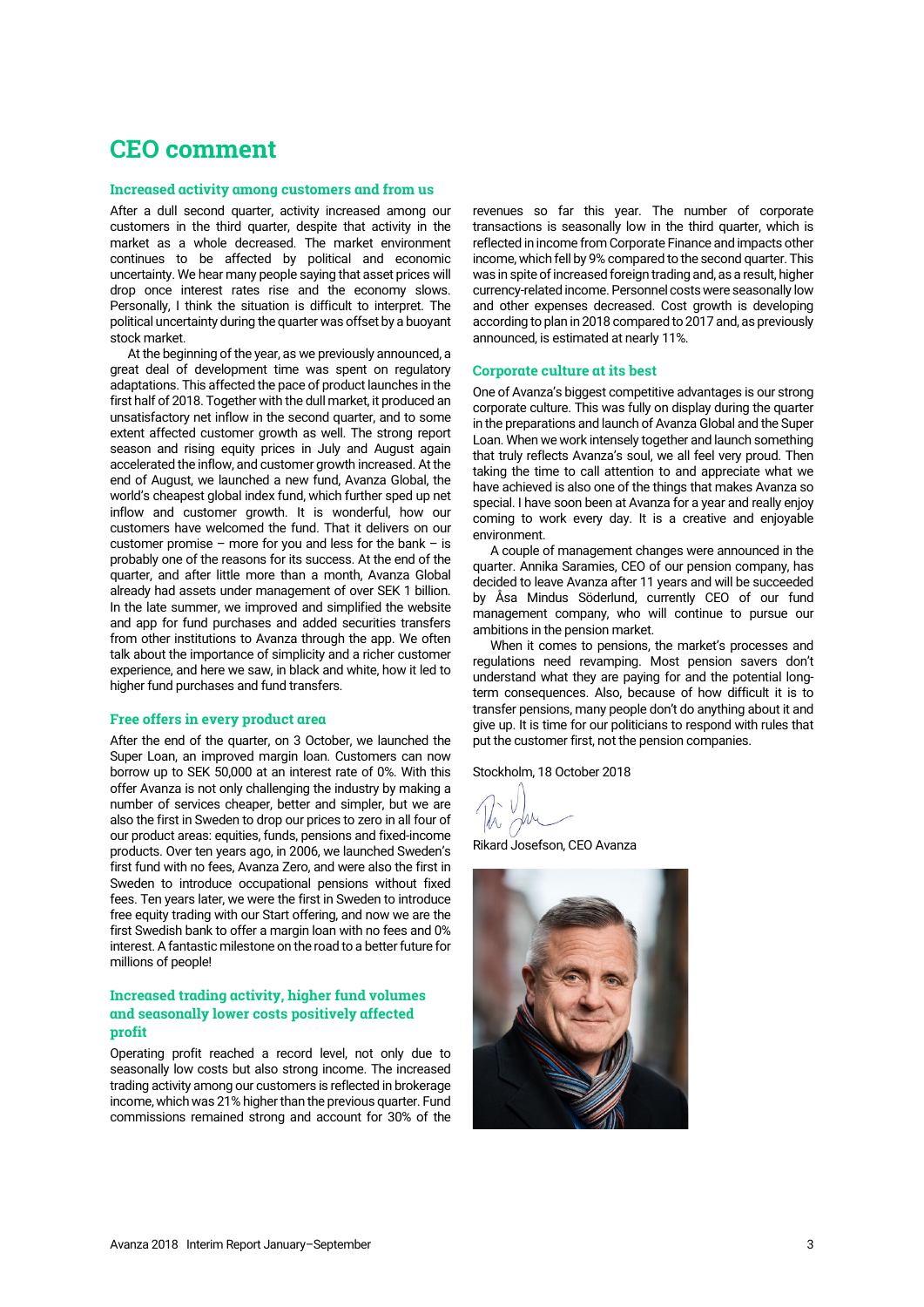# **Operations**

# **Activity and market shares**

The Stockholm Stock Exchange was strong in the third quarter despite geopolitical uncertainty and a Swedish election in September, the outcome of which remains uncertain. The SIX Return Index rose by 7 per cent, while the SIX Volatility Index, at an average of 13.1, was slightly lower than the previous quarter but higher than the third quarter of 2017.

Total turnover on the Stockholm Stock Exchange including First North fell by 8 per cent in the quarter and the number of transactions by 3 per cent, despite more trading days. Among Avanza's customers, on the other hand, turnover and the number of transactions both increased by 16 per cent on these marketplaces.

Avanza was the largest Swedish player on the Stockholm Stock Exchange including First North in the third quarter in terms of number of transactions and the second largest Swedish player in terms of turnover. Avanza's market share increased in the quarter in terms of both turnover and number of transactions.

The net inflow in the fund market was strong in the quarter, which was also reflected among Avanza's customers. Among Avanza's customers, the inflow was highest to sector funds, followed by mixed and fixed income funds.

The Riksbank held the repo rate unchanged in the quarter. A rate hike is expected in late 2018 or early 2019.

# **Events during the third quarter**

During the third quarter, Avanza Global was launched with a management fee of 0.05 per cent, making it the world's cheapest global index fund for individual investors, according to a survey by Morningstar. Avanza Global has been wellreceived by customers and at the end of the quarter, after just one month, Avanza's customers had invested over SEK 1 billion in the fund.

During the quarter, Avanza gave customers the option to transfer securities from other banks using the app, and the fund order process was simplified in the app and on the website. This has contributed to a higher conversion rate for fund purchases, and a large percentage of fund transfers are now made using the app.

Avanza Auto celebrated its one-year anniversary at the end of the quarter and is now one of Avanza's most popular monthly savings products. At the end of the quarter, SEK 3.5 billion had been invested in the six Auto funds.

Avanza was ranked as the most reputable bank and made the top 10 list of most reputable companies regardless of industry in a survey conducted by Nordic Brands.

In Lynxeye's 2018 survey on Sweden's most purposeful brands, Avanza climbed from 26th to 10th place in competition with Swish and BankID as well as major global brands such as Spotify and Google.

In early October, Avanza improved its Super Loan by offering a 0% interest rate on margin loans of up to SEK 50,000 for customers with a maximum loan to value ratio of 10 per cent and equities as collateral. At the same time, the rate was reduced for customers with a loan to value ratio of up to 25 per

cent. The improvements have been well-received, and the feedback from customers is positive.

## **Development of customers and savings capital**

Data on the Swedish savings market for the second quarter of 2018 were released in August. Avanza's share of the total net inflow to the Swedish savings market was 5.7 per cent. Avanza's share of the net inflow usually is seasonally lower in the second quarter, partly because tax refunds are deposited in customers' current accounts, a product Avanza does not offer. In the twelve-month period July 2017 – June 2018 the share was 9.5 per cent, slightly lower than the long-term target of at least 10 per cent. Avanza's market share of the Swedish savings market was 3.8 per cent at the end of the second quarter.

The net inflow in the third quarter was 73 per cent higher than the inflow in the previous quarter, when the market struggled with uncertainty. The net inflow from existing customers improved during the quarter and accounted for 48 per cent, compared to 28 per cent in the second quarter. The net inflow also improved among Private Banking and Pro customers. The largest percentage of the net inflow was to investment savings accounts, which currently offer tax advantages for customers. Quarterly net inflow grew by 42 per cent year-over-year, but for the nine-month period fell by 9 per cent.

During the quarter, 32,200 new customers were added, significantly more than in the second quarter and in line with the same quarter in 2017. The number of occupational pension customers grew by 2,900 in the quarter. The total number of new customers in the first nine months of the year was nearly 98,000, in line with the same period in 2017. Avanza passed 800,000 customers in September and is well on the way to meeting the goal of 1 million customers by 2020.

Savings capital grew by 8 per cent in the quarter due to net inflow and a rising stock market. At the end of the period, 29 per cent of customers' savings capital was invested in funds. This was the same level as the beginning of the quarter and 2 percentage points higher than at the same point in 2017, in line with Avanza's growth ambitions.

Customers' total deposits increased during the quarter by SEK 3.0 billion, of which SEK 1.3 billion related to external deposits to Savings Accounts+. Liquidity as a share of the savings capital was 15.3 per cent at the end of the period, marginally lower than the beginning of the quarter.

Total lending grew by 9 per cent in the third quarter to SEK 13 billion. External mortgage volume through the cooperation with Stabelo, Bolån+, amounted to SEK 2.9 billion at the end of the quarter. The offer was launched on a limited scale in mid-November 2017 and made available to the public in early April. The internally financed Super Mortgage for Private Banking customers amounted to nearly SEK 5.8 billion, an increase of 2 per cent in the quarter. Margin lending also increased slightly.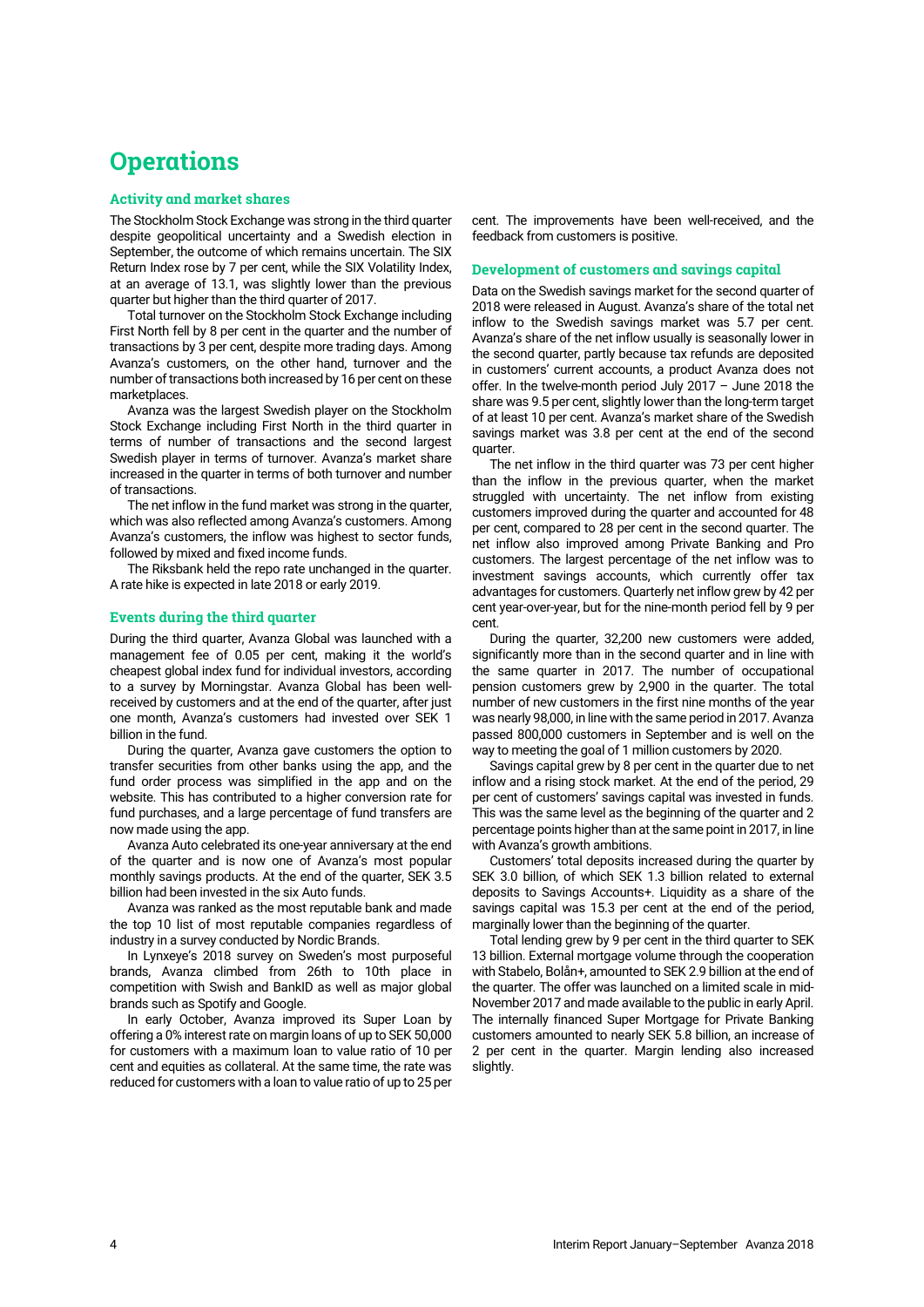| <b>Activity and market shares</b>                                         | 2018<br>Q3   | 2018<br>Q <sub>2</sub> | Change<br>%              | 2017<br>Q3          | Change<br>%             | 2018<br>Jan-Sep   | 2017<br>Jan-Sep          | Change<br>%       | 2017<br>Jan-Dec |
|---------------------------------------------------------------------------|--------------|------------------------|--------------------------|---------------------|-------------------------|-------------------|--------------------------|-------------------|-----------------|
|                                                                           |              |                        |                          |                     |                         |                   |                          |                   |                 |
| Total no. commission notes, thousands                                     | 9,100<br>3.6 | 8,170<br>3.4           | 11                       | 7,290<br>3.6        | 25<br>$\qquad \qquad -$ | 26.800<br>3.7     | 22,300<br>3.8            | 20<br>$-3$        | 30,800          |
| Total no. commission notes/customer/month<br>Total turnover, SEK m        | 186,200      | 162,500                | 6<br>15                  | 170,700             | 9                       | 549,500           | 524,600                  | 5                 | 3.8<br>705,400  |
|                                                                           |              |                        |                          |                     |                         |                   |                          |                   |                 |
| Market shares                                                             |              |                        |                          |                     |                         |                   |                          |                   |                 |
| Nasdag Stockholm and First North:                                         |              |                        |                          |                     |                         |                   |                          |                   |                 |
| No. transactions, %                                                       | 13.2         | 10.9                   | 2.3                      | 14.3                | $-1.1$                  | 12.0              | 14.1                     | $-2.1$            | 14.2            |
| Turnover, %                                                               | 6.1          | 4.8                    | 1.3                      | 6.3                 | $-0.2$                  | 5.5               | 6.1                      | $-0.6$            | 5.9             |
|                                                                           | 2018         | 2018                   | Change                   | 2017                | Change                  | 2018              | 2017                     | Change            | 2017            |
| Net inflow, SEK m                                                         | Q3           | Q <sub>2</sub>         | %                        | Q3                  | %                       | Jan-Sep           | Jan-Sep                  | %                 | Jan-Dec         |
|                                                                           |              |                        |                          |                     |                         |                   |                          |                   |                 |
| Standard                                                                  | 7,180        | 5,120                  | 40                       | 5,350               | 34                      | 19,390            | 20,440                   | $-5$              | 27,090          |
| <b>Private Banking</b>                                                    | 770          | $-290$                 | $\overline{\phantom{a}}$ | 380                 | 103                     | 1,200             | 1,950                    | -38               | $-930$          |
| Pro<br><b>Net inflow</b>                                                  | 430<br>8,380 | 10<br>4,840            | $\qquad \qquad -$<br>73  | 170<br>5,900        | 153<br>42               | 610<br>21,200     | 810<br>23,200            | $-25$<br>-9       | 640<br>26,800   |
|                                                                           |              |                        |                          |                     |                         |                   |                          |                   |                 |
| Equity & investment fund accounts                                         | 1,360        | 590                    | 131                      | 1,050               | 30                      | 2,450             | 1,080                    | 117               | 130             |
| Investment savings accounts                                               | 4,030        | 2,470                  | 63                       | 2,770               | 45                      | 11,400            | 14,100                   | $-19$             | 17,900          |
| Savings accounts                                                          | 1,260        | 980                    | 29                       | 1,180               | 7                       | 2,700             | 2,750                    | $-2$              | 3,400           |
| of which external deposit accounts                                        | 1,290        | 1,010                  | 28                       | 1,180               | 9                       | 2,750             | 2,850                    | $-3$              | 3,490           |
| Pension- & insurance-based accounts<br>of which endowment insurance       | 1,730<br>950 | 800<br>$-10$           | 116                      | 900<br>280          | 92<br>239               | 4,650<br>2,290    | 5,270<br>3,130           | $-12$<br>$-27$    | 5,370<br>2,330  |
| of which occupational pensions                                            | 760          | 810                    | $-6$                     | 630                 | 21                      | 2,370             | 2,190                    | 9                 | 3,050           |
| <b>Net inflow</b>                                                         | 8,380        | 4,840                  | 73                       | 5,900               | 42                      | 21,200            | 23,200                   | -9                | 26,800          |
| Net inflow/Savings capital, %1                                            | 11           | 7                      | $\overline{4}$           | 9                   | 2                       | 10                | 13                       | $-3$              | 11              |
|                                                                           |              |                        |                          |                     |                         |                   |                          |                   |                 |
| No. customers, savings capital and lending,                               |              |                        |                          | Change              |                         |                   | Change                   |                   | Change          |
| SEK m (unless otherwise stated)                                           |              |                        | 30-09-2018 30-06-2018    | %                   |                         | 31-12-2017        | %                        | 30-09-2017        | %               |
|                                                                           |              |                        |                          |                     |                         |                   |                          |                   |                 |
| Standard, No.                                                             |              | 783,180<br>23,500      | 752,120<br>22,500        | $\overline{4}$<br>4 |                         | 687,770<br>21,100 | 14<br>11                 | 646,080<br>20,300 | 21<br>16        |
| Private Banking, No.<br>Pro, No.                                          |              | 1,820                  | 1,780                    | $\overline{c}$      |                         | 1,730             | 5                        | 1,720             | 6               |
| No. of customers                                                          |              | 808,500                | 776,400                  | 4                   |                         | 710,600           | 14                       | 668,100           | 21              |
| of which occupational pension customers, No.                              |              | 73,800                 | 70,900                   | 4                   |                         | 63,700            | 16                       | 59,600            | 24              |
|                                                                           |              |                        |                          |                     |                         |                   |                          |                   |                 |
| Standard                                                                  |              | 181,300                | 168,600                  | 8                   |                         | 157,170           | 15                       | 153,720           | 18              |
| <b>Private Banking</b><br>Pro                                             |              | 136,900<br>12,800      | 127,100<br>11,400        | 8<br>12             |                         | 115,800<br>9,930  | 18<br>29                 | 117,800<br>9,480  | 16<br>35        |
| Savings capital <sup>1</sup>                                              |              | 331,000                | 307,100                  | 8                   |                         | 282,900           | 17                       | 281,000           | 18              |
|                                                                           |              |                        |                          |                     |                         |                   |                          |                   |                 |
| Equity & investment fund accounts                                         |              | 105,000                | 98,500                   | 7                   |                         | 93,400            | 12                       | 95.000            | 11              |
| Investment savings accounts                                               |              | 106,900                | 97,100                   | 10                  |                         | 85,800            | 25                       | 82,700            | 29              |
| Savings accounts                                                          |              | 15,700                 | 14,400                   | 9                   |                         | 12,900            | 22                       | 12,200            | 29              |
| of which external deposit accounts<br>Pension- & insurance-based accounts |              | 14,900<br>103,400      | 13,600<br>97,100         | 10<br>6             |                         | 12,100<br>90,800  | 23<br>14                 | 11,400<br>91,100  | 31<br>14        |
| of which endowment insurance                                              |              | 71,900                 | 67,400                   | $\overline{7}$      |                         | 63,600            | 13                       | 65,100            | 10              |
| of which occupational pensions                                            |              | 19,800                 | 18,400                   | 8                   |                         | 16,100            | 23                       | 15,100            | 31              |
| Savings capital <sup>1</sup>                                              |              | 331,000                | 307,100                  | 8                   |                         | 282,900           | 17                       | 281,000           | 18              |
| Equities, bonds, derivatives, etc.                                        |              | 185,000                | 171,000                  | 8                   |                         | 159,500           | 16                       | 161,700           | 14              |
| Investment funds                                                          |              | 95,400                 | 88,500                   | 8                   |                         | 80,200            | 19                       | 76,800            | 24              |
| <b>Deposits</b>                                                           |              | 50,600                 | 47,600                   | 6                   |                         | 43,200            | 17                       | 42,500            | 19              |
| of which external deposits                                                |              | 14,900                 | 13,600                   | 10                  |                         | 12,100            | 23                       | 11,400            | 31              |
| Savings capital <sup>1</sup>                                              |              | 331,000                | 307,100                  | 8                   |                         | 282,900           | 17                       | 281,000           | 18              |
| Internally financed lending                                               |              | 10,100                 | 9,890                    | $\overline{2}$      |                         | 9,510             | 6                        | 8.930             | 13              |
| of which margin lending                                                   |              | 4,380                  | 4,230                    | $\overline{4}$      |                         | 4,230             | $\overline{\mathcal{A}}$ | 3,930             | 11              |
| of which mortgage loans (Superbolånet PB)                                 |              | 5,760                  | 5,650                    | $\overline{2}$      |                         | 5,280             | 9                        | 4,990             | 15              |
| External mortgage volume (Bolån+)                                         |              | 2,890                  | 2,020                    | 43                  |                         |                   |                          |                   |                 |
| Lending                                                                   |              | 13,000                 | 11,900                   | 9                   |                         | 9,510             | 37                       | 8,930             | 46              |
| Deposits/Lending, %                                                       |              | 501                    | 481                      | 20                  |                         | 454               | 47                       | 476               | 25              |
| Net deposits/Savings capital, % <sup>1</sup>                              |              | 12                     | 12                       | 0                   |                         | 12                | 0                        | 12                | 0               |
| Return, average account since 1 Jan, % <sup>1</sup>                       |              | 9                      | 4                        | 5                   |                         | 6                 | 3                        | 7                 | 2               |
| SIX Return Index since 1 Jan, %                                           |              | $11$                   | $\overline{\mathbf{4}}$  | $\overline{7}$      |                         | 9                 | $\sqrt{2}$               | 12                | $-1$            |

*1) The definition of savings capital has from 2018 been changed compared to what has been previously reported and lending is no longer deducted. Historical figures have been adjusted for comparability.*

*For definitions see page 20.*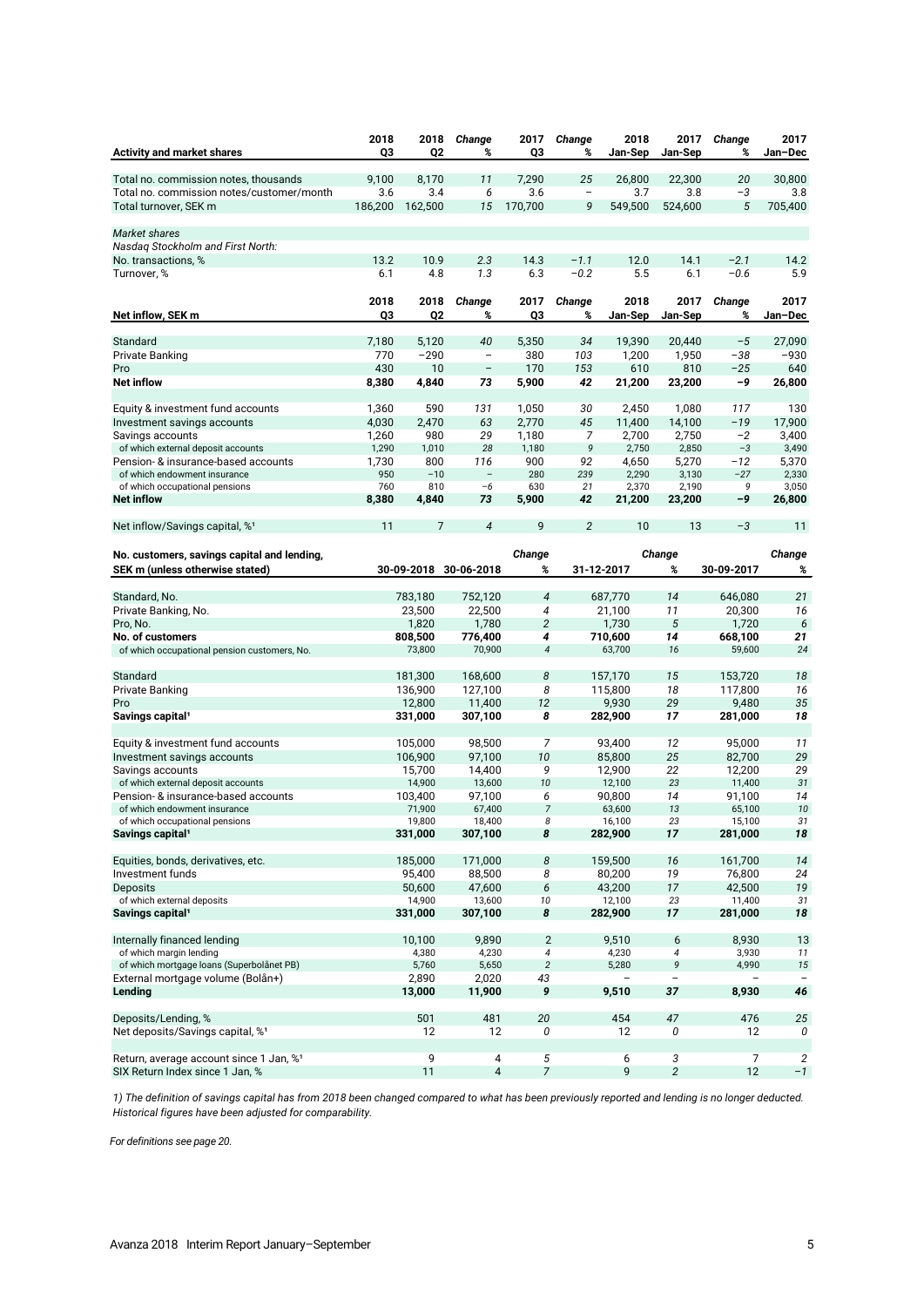# **Financial overview**

|                                                       | 2018        | 2018           | Change                   | 2017     | Change                   | 2018    | 2017         | Change                   | 2017     |
|-------------------------------------------------------|-------------|----------------|--------------------------|----------|--------------------------|---------|--------------|--------------------------|----------|
|                                                       | Q3          | Q <sub>2</sub> | %                        | Q3       | %                        | Jan-Sep | Jan-Sep      | %                        | Jan-Dec  |
| Income Statement, SEK m                               |             |                |                          |          |                          |         |              |                          |          |
|                                                       |             |                |                          |          |                          |         |              |                          |          |
| Net brokerage income                                  | 111         | 92             | 21                       | 106      | 5                        | 324     | 328          | $-1$                     | 449      |
| <b>Fund commissions</b>                               | 81          | 74             | 9                        | 62       | 31                       | 227     | 175          | 30                       | 240      |
| Net interest income                                   | 31          | 29             | $\overline{7}$           | 25       | 23                       | 89      | 81           | 10                       | 108      |
| Other income <sup>1</sup>                             | 44          | 49             | $-9$                     | 34       | 30                       | 141     | 121          | 17                       | 179      |
| Operating income <sup>1</sup>                         | 267         | 244            | 10                       | 227      | 18                       | 782     | 705          | 11                       | 975      |
|                                                       |             |                |                          |          |                          |         |              |                          |          |
| Personnel                                             | $-83$       | -97            | $-15$                    | $-74$    | 13                       | $-271$  | $-242$       | 12                       | $-340$   |
| Marketing <sup>1</sup>                                | $-5$        | $-3$           | 53                       | $-4$     | 36                       | $-13$   | $-10$        | 25                       | $-18$    |
| Depreciation                                          | $-5$        | $-5$           | 2                        | $-5$     | $-4$                     | $-14$   | $-9$         | 59                       | $-12$    |
| Other expenses                                        | $-42$       | $-48$          | $-12$                    | $-41$    | 3                        | $-142$  | $-116$       | 22                       | $-164$   |
| Operating expenses before credit losses <sup>1</sup>  | $-135$      | $-153$         | $-12$                    | $-123$   | 9                        | $-440$  | $-378$       | 16                       | $-535$   |
| <b>Profit before credit losses</b>                    | 133         | 91             | 46                       | 104      | 28                       | 342     | 327          | 5                        | 441      |
|                                                       |             |                |                          |          |                          |         |              |                          |          |
| Credit losses, net                                    | $\mathbf 0$ | $-1$           | $\overline{\phantom{a}}$ | $\Omega$ | $\overline{\phantom{a}}$ | $-1$    | $\mathbf{0}$ | $\overline{\phantom{0}}$ | $\Omega$ |
| <b>Operating profit</b>                               | 132         | 90             | 47                       | 104      | 27                       | 342     | 327          | $\overline{\mathbf{4}}$  | 441      |
|                                                       |             |                |                          |          |                          |         |              |                          |          |
| Tax on profit for the period                          | $-26$       | $-11$          | 141                      | $-15$    | 71                       | $-52$   | $-47$        | 11                       | $-63$    |
| Net profit                                            | 106         | 79             | 34                       | 89       | 20                       | 289     | 280          | 3                        | 379      |
|                                                       |             |                |                          |          |                          |         |              |                          |          |
| <b>Key ratios</b>                                     |             |                |                          |          |                          |         |              |                          |          |
| Operating margin, % <sup>1</sup>                      | 49          | 37             | 13                       | 46       | $\sqrt{4}$               | 44      | 46           | $-3$                     | 45       |
| Profit margin, % <sup>1</sup>                         | 40          | 33             | 7                        | 39       | $\mathbf{1}$             | 37      | 40           | $-3$                     | 39       |
| Earnings per share, SEK                               | 3.54        | 2.64           | 34                       | 2.97     | 19                       | 9.63    | 9.40         | 3                        | 12.66    |
| Earnings per share after dilution, SEK                | 3.53        | 2.63           | 34                       | 2.97     | 19                       | 9.61    | 9.40         | $\overline{c}$           | 12.66    |
| Return on shareholders' equity, %                     | 30          | 25             | 5                        | 28       | $\overline{2}$           | 28      | 30           | $-2$                     | 30       |
| Credit loss level, %                                  | $-0.00$     | $-0.01$        | 0.00                     | 0.00     | $-0.00$                  | $-0.01$ | 0.00         | $-0.01$                  | 0.00     |
|                                                       |             |                |                          |          |                          |         |              |                          |          |
| Investments, SEK m                                    | 9           | 6              | 58                       | 9        | $\mathbf{1}$             | 25      | 35           | $-28$                    | 50       |
|                                                       |             |                |                          |          |                          |         |              |                          |          |
| Net brokerage income/Operating income, % <sup>1</sup> | 42          | 38             | $\overline{4}$           | 47       | $-5$                     | 41      | 46           | $-5$                     | 46       |
| Fund commissions/Operating income, % <sup>1</sup>     | 30          | 31             | $-0$                     | 27       | 3                        | 29      | 25           | $\overline{4}$           | 25       |
| Net interest income/Operating income, % <sup>1</sup>  | 12          | 12             | $-0$                     | 11       | 0                        | 11      | 11           | $-0$                     | 11       |
| Other income/Operating income, % <sup>1</sup>         | 17          | 20             | $-3$                     | 15       | $\overline{c}$           | 18      | 17           | $\mathbf{1}$             | 18       |
| Income to savings capital ratio, % <sup>1</sup>       | 0.33        | 0.33           | 0.01                     | 0.33     | 0.01                     | 0.34    | 0.36         | $-0.01$                  | 0.37     |
| Costs to savings capital ratio, % <sup>1</sup>        | 0.17        | 0.21           | $-0.04$                  | 0.18     | $-0.01$                  | 0.19    | 0.19         | 0.00                     | 0.20     |
|                                                       |             |                |                          |          |                          |         |              |                          |          |
| Income per customer, SEK <sup>1</sup>                 | 1,350       | 1,270          | 6                        | 1,390    | $-3$                     | 1,370   | 1,510        | $-10$                    | 1,530    |
| Costs per customer, SEK <sup>1</sup>                  | $-680$      | $-800$         | $-15$                    | $-750$   | $-10$                    | $-770$  | $-810$       | $-5$                     | $-840$   |
|                                                       |             |                |                          |          |                          |         |              |                          |          |
| Net brokerage income per trading day, SEK m           | 1.7         | 1.6            | 10                       | 1.6      | 5                        | 1.7     | 1.8          | $-1$                     | 1.8      |
| Brokerage per commission note, SEK                    | 30          | 30             | $-1$                     | 34       | $-11$                    | 31      | 34           | $-9$                     | 34       |
| Brokerage/Turnover, %                                 | 0.099       | 0.093          | 0.005                    | 0.094    | 0.005                    | 0.098   | 0.094        | 0.004                    | 0.096    |
| No. trading days                                      | 65.0        | 59.0           | 10                       | 65.0     |                          | 186.0   | 186.5        | $-0$                     | 249.0    |
|                                                       |             |                |                          |          |                          |         |              |                          |          |
| Average no. employees                                 | 412         | 401            | 3                        | 392      | 5                        | 402     | 381          | 6                        | 383      |
| Web service operational availability, %               | 100.0       | 100.0          | $\overline{\phantom{0}}$ | 100.0    | $\overline{\phantom{0}}$ | 100.0   | 100.0        |                          | 99.9     |

*1) A transfer of costs related to search engine marketing and similar services has been made. These are now reported as Other income (previously, Marketing expenses). Historical figures and key ratios have been adjusted.* 

|                                     |            |            | Change |            | Change |            | Chanae |
|-------------------------------------|------------|------------|--------|------------|--------|------------|--------|
| <b>Kev ratios</b>                   | 30-09-2018 | 30-06-2018 | %      | 31-12-2017 | %      | 30-09-2017 | %      |
| Shareholders' equity per share, SEK | 50.48      | 43.79      | 15     | 47.57      |        | 44.30      | 14     |
| Capital base/Capital requirement    | 1.34       | 1.42       | $-6$   | 1.55       | $-14$  | 1.65       | $-19$  |
| No. employees                       | 416        | 407        |        | 390        |        | 405        |        |
| Market value, SEK                   | 404.80     | 460.00     | $-12$  | 344.10     | 18     | 341.20     | 19     |
| Market capitalisation, SEK m        | 12.300     | 13.800     | $-11$  | 10,300     | 19     | 10.200     | 21     |

*For definitions see page 20.*

*Extended financial history is available at Avanza's website, avanza.se/keydata.*

# **Third quarter compared to the previous quarter**

Operating profit for the third quarter increased by 47 per cent compared to the previous quarter thanks to higher income and lower costs. The operating margin rose to 49 per cent.

## *Revenues*

Total revenues increased by 10 per cent compared to the previous quarter mainly due to higher brokerage income and fund commissions.

Brokerage income rose by 21 per cent. Activity increased among Avanza's customers in terms of the number who traded securities, the number of commission-generating notes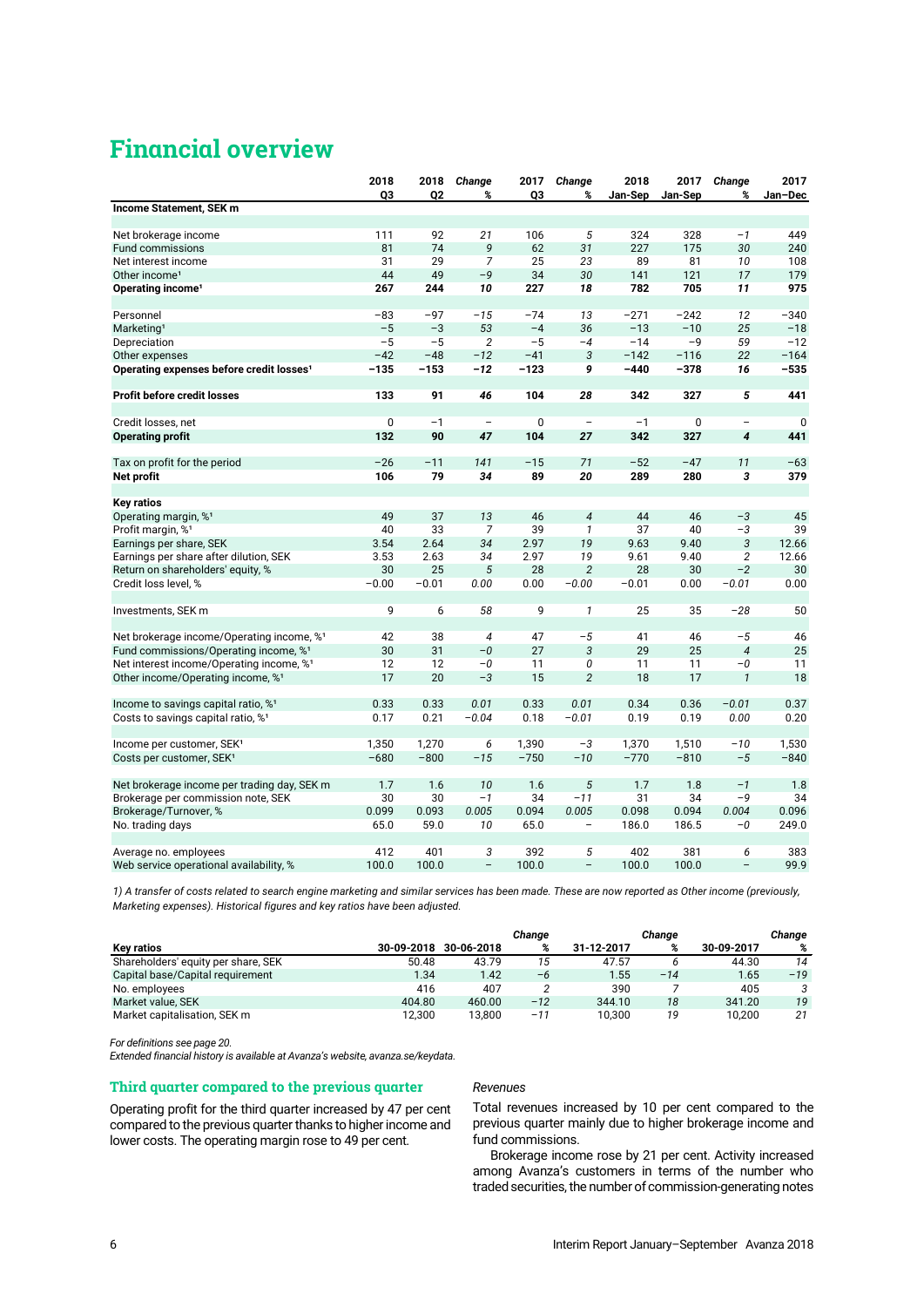and turnover. The third quarter also had more trading days than the second quarter. Brokerage income per SEK of turnover rose from 9.3 to 9.9 basis points due to a higher percentage of trades in lower commission classes.

Fund commissions increased by 9 per cent due to net inflow and growth in fund capital. Income per SEK of fund capital was stable at 35 basis points annually.

Net interest income increased by 7 per cent mainly due to increased lending and lower costs for the state deposit guarantee than previously estimated. The cost for surplus liquidity was slightly higher.

Other income, mainly consisting of currency-related income, income from Avanza Markets and Corporate Finance, decreased by 9 per cent compared to the second quarter. The decrease was mainly due to seasonally lower income from Corporate Finance. Currency-related income rose due to increased trading in foreign equities. During the quarter, equity trading in foreign markets by Avanza's customers accounted for 10.7 per cent of turnover, slightly higher than in the second quarter. Trading in foreign funds was slightly lower. Currencyrelated income accounted for SEK 32 million of other income, Avanza Markets for SEK 16 million and income from Corporate Finance for nearly SEK 2 million.

#### *Operating expenses*

Operating expenses decreased by 12 per cent mainly due to seasonally lower personnel costs.

#### *Credit losses*

Recognised credit losses are attributable to new models used to calculate expected credit losses according to IFRS 9.

#### *Taxes*

In connection with the interim report for the second quarter, Avanza communicated that the Swedish Tax Agency had announced a draft decision to tax Avanza Pension for intermediary commissions. Avanza Pension has now received the Swedish Tax Agency's final decision, which conforms to its earlier draft. During the quarter, Avanza considered the ruling and decided not to appeal. This resulted in an increased tax expense of SEK 4 million for the years 2016 and 2017 and SEK 2 million for 2018.

As previously announced, the Swedish parliament, the Riksdag, decided to lower the corporate tax rate, which will be done in two steps from 22 to 20.6 per cent from 2019 to 2021. In the first two years, the tax will be cut to 21.4 per cent, and then to 20.6 per cent. The Avanza Group's effective tax rate is between 14 and 15 per cent, and consequently only around 75 per cent of the tax cut will have an impact, based on current volumes.

# **January-September 2018 compared to January-September 2017**

Operating profit increased by 4 per cent compared to the ninemonth period in 2017. Operating expenses rose more than income, reducing the operating margin to 44 per cent.

## *Revenues*

Revenues increased mainly as a result of higher fund commissions, but also higher other income and improved net interest income. Brokerage income decreased marginally.

Net brokerage income decreased due to higher transaction costs, mainly for foreign trading. The number of commissiongenerating customers and notes increased, while turnover in commission-generating notes was lower. Customers are trading securities at lower volumes and in lower commission

classes. Brokerage income per SEK of turnover was thus 4 basis points higher than in the first nine months of 2017.

Fund commissions increased by 30 per cent mainly due to a strong fund inflow. Fund commissions accounted for 29 per cent of total income, compared to 25 per cent for the same period in 2017, in line with Avanza's growth ambitions.

Net interest income increased mainly due to higher lending and lower costs for surplus liquidity. The average STIBOR (3M) rate was 9 basis points higher than last year. In 2018, the resolution fee has been increased, raising costs by SEK 3 million for the full-year. The fee will then be gradually reduced. The deposit guarantee fee and resolution fee amounted to SEK 22.2 million for the period, an increase of nearly SEK 2.1 million. The repo rate in the nine-month period was –0.50 per cent, unchanged from the same period in 2017. All else being equal, without taking changes in customer behaviour into account, a 1 percentage rate increase with today's volumes would affect full-year net interest income by over SEK 250 million.

Other income increased, which was largely due to higher currency-related income caused by increased trading in foreign securities. Income from Avanza Markets was also higher. Income from Corporate Finance was slightly lower.

#### *Operating expenses*

Operating expenses increased by 16 per cent due to higher personnel costs and higher other expenses. Personnel costs rose due to an increased number of employees, mainly to expand development capacity. Other expenses increased as a result of added office space and IT costs associated with regulatory changes, not least Mifid2 and GDPR.

Depreciation was higher due to the new trading system, which began being depreciated in the third quarter of 2017.

The cost increase in the first nine months of the year was planned and attributable to the capacity added in 2017. As previously announced, the cost increase for 2018 is estimated at nearly 11 per cent. This is a result of the decision to recruit another 20 employees in innovation and development this autumn to speed up the pace of development and internal efficiencies. This assessment is dependent on how quickly the new employees can be put in place. The long-term yearly increase is still estimated at 8-10 per cent.

The cost to savings ratio was 19 basis points in the first nine months of the year. Given continued strong growth in customers and savings capital, the cost to savings capital ratio could fall below 20 points also for the full-year 2018.

## **Seasonal effects**

Avanza has no major seasonal variations, except from the third quarter which is characterised by lower personnel costs, based on employees' summer vacation, and also seasonally low Corporate Finance activity. The company's financial results are rather impacted by cyclical market factors such as stock market development, volatility and the repo rate. Customer and net inflow are normally higher at the beginning of the year.

## **Future outlook**

Avanza's share of the Swedish savings market is growing and Avanza is well-positioned to meet the changing conditions facing the financial services industry.

Increased transparency and a greater focus on the impact of fees on savings in a low interest rate environment, coupled with the gradual deterioration of national collective pension and welfare systems, create a favourable growth outlook for Avanza.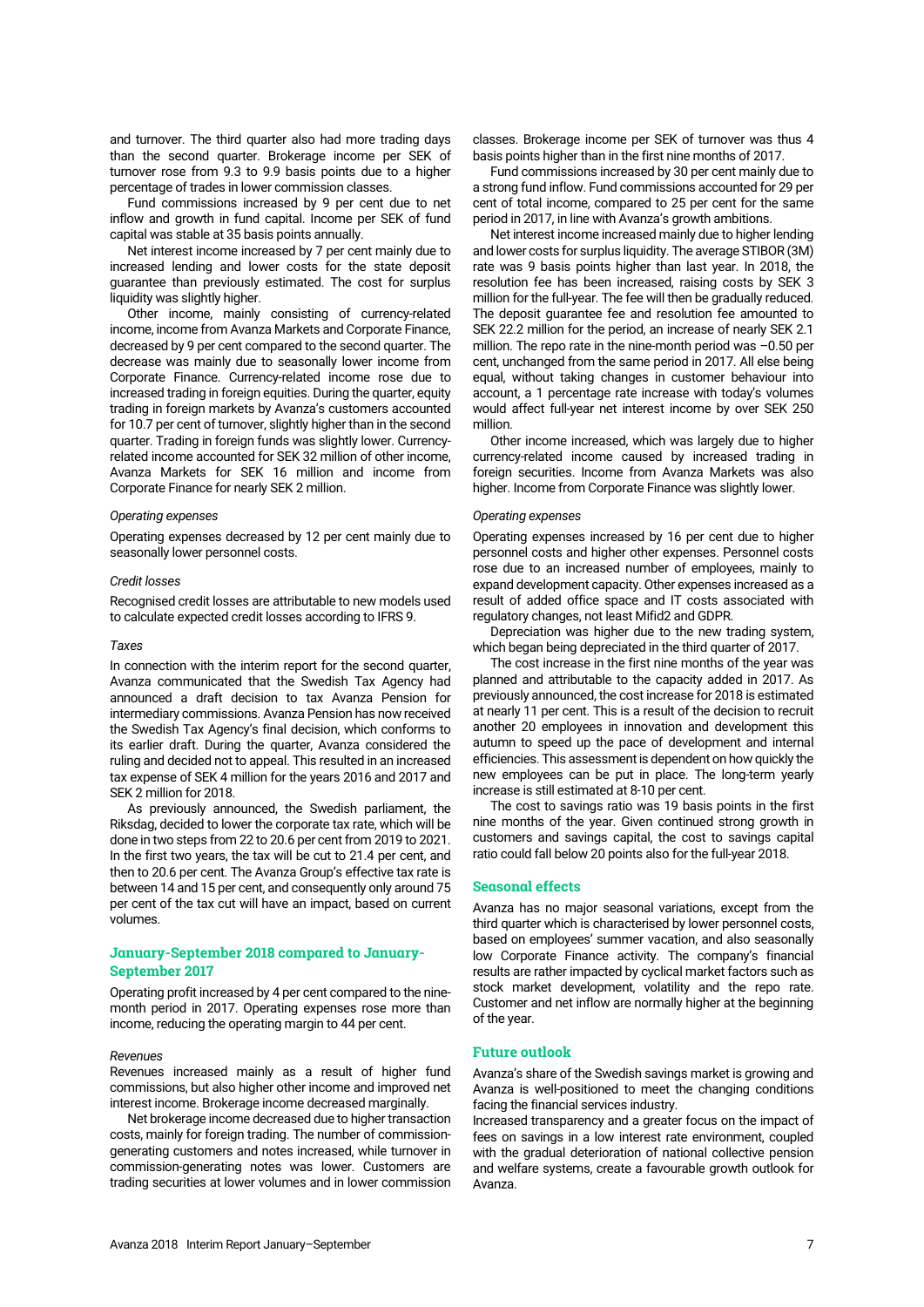The increased transparency and fragmentation from new competition in the banking market in both savings and mortgages increase the importance of customer satisfaction, a strong brand and innovation. This has been accentuated by digitisation, which makes it easier for customers to switch banks, at the same time that mobile usage has made them more active. Avanza expects these trends and changes to continue to drive development in the future with regard to digitisation, customer offers and digital decision-making support.

Avanza's growth objective going forward is to attract broader target groups – experienced and established investors as well as new ones. Avanza's modern platform, low prices and broad range of products and services provide ample opportunity to meet savers' changing needs and habits. In addition, Avanza's growth objectives in pensions and mortgages are expected to reduce sensitivity to market fluctuations.

When interest rates turn higher, Avanza is likely to benefit from the big increase in savings capital, even if stock market activity levels off.

For more information, see the Annual Report for 2017.

 $\mathbf{I}$ 

# **Quarterly overview**

|  |  | Quarterly overview (SEK m unless |
|--|--|----------------------------------|
|--|--|----------------------------------|

| <b>QUALLELLY OVELVIEW (OLK III UIIIESS</b><br>otherwise stated) | 03-2018 | Q2-2018 | Q1-2018 | Q4-2017 | Q3-2017 | Q2-2017 | Q1-2017 | Q4-2016 | Q3-2016 |
|-----------------------------------------------------------------|---------|---------|---------|---------|---------|---------|---------|---------|---------|
|                                                                 |         |         |         |         |         |         |         |         |         |
| Net brokerage income                                            | 111     | 92      | 122     | 122     | 106     | 100     | 122     | 122     | 113     |
| Fund commissions                                                | 81      | 74      | 72      | 64      | 62      | 61      | 53      | 48      | 44      |
| Net interest income                                             | 31      | 29      | 29      | 27      | 25      | 27      | 29      | 31      | 25      |
| Other income <sup>1</sup>                                       | 44      | 49      | 48      | 58      | 34      | 46      | 41      | 45      | 36      |
| Operating income <sup>1</sup>                                   | 267     | 244     | 271     | 271     | 227     | 234     | 244     | 245     | 219     |
|                                                                 |         |         |         |         |         |         |         |         |         |
| Personnel                                                       | $-83$   | $-97$   | $-90$   | $-98$   | $-74$   | $-87$   | $-82$   | $-83$   | $-62$   |
| Marketing <sup>1</sup>                                          | $-5$    | $-3$    | $-5$    | $-8$    | $-4$    | $-2$    | $-4$    | $-9$    | $-4$    |
| Depreciation                                                    | $-5$    | $-5$    | $-5$    | $-3$    | $-5$    | $-2$    | $-2$    | $-2$    | $-2$    |
| Other expenses                                                  | $-42$   | $-48$   | $-52$   | $-48$   | $-41$   | $-39$   | $-36$   | $-34$   | $-29$   |
| Operating expenses before credit                                | $-135$  | $-153$  | $-152$  | $-157$  | $-123$  | $-131$  | $-124$  | $-128$  | $-96$   |
| losses <sup>1</sup>                                             |         |         |         |         |         |         |         |         |         |
|                                                                 |         |         |         |         |         |         |         |         |         |
| <b>Operating profit</b>                                         | 132     | 90      | 120     | 114     | 104     | 103     | 121     | 117     | 122     |
|                                                                 |         |         |         |         |         |         |         |         |         |
| Operating margin, % <sup>1</sup>                                | 49      | 37      | 44      | 42      | 46      | 44      | 49      | 48      | 56      |
| Earnings per share, SEK                                         | 3.54    | 2.64    | 3.45    | 3.27    | 2.97    | 2.97    | 3.46    | 3.39    | 3.53    |
| Shareholders' equity per share, SEK                             | 50.48   | 43.79   | 41.29   | 47.57   | 44.30   | 39.75   | 36.78   | 43.83   | 40.44   |
| Return on shareholders' equity, %                               | 30      | 25      | 31      | 28      | 28      | 31      | 34      | 32      | 37      |
|                                                                 |         |         |         |         |         |         |         |         |         |
| Net inflow                                                      | 8.380   | 4.840   | 7,960   | 3,550   | 5,900   | 8,710   | 8.620   | 6.210   | 5,920   |
| No. of new customers (net)                                      | 32,200  | 23.300  | 42,400  | 42.500  | 31.200  | 27.900  | 38,400  | 29.300  | 24,500  |
| No. of customers at the end of the                              | 808,500 | 776,400 | 753,100 | 710,600 | 668,100 | 636,900 | 609,000 | 570,600 | 541,300 |
| Savings capital at the end of the<br>period <sup>2</sup>        | 331,000 | 307,100 | 288,700 | 282,900 | 281,000 | 270,300 | 255,100 | 239,100 | 230,400 |
| Income to savings capital ratio, %1                             | 0.33    | 0.33    | 0.38    | 0.38    | 0.33    | 0.36    | 0.40    | 0.42    | 0.40    |
| Costs to savings capital ratio, % <sup>1</sup>                  | 0.17    | 0.21    | 0.21    | 0.22    | 0.18    | 0.20    | 0.20    | 0.22    | 0.18    |
|                                                                 |         |         |         |         |         |         |         |         |         |

 $\mathbf{r}$ 

*1) A transfer of costs related to search engine marketing and similar services has been made. These are now reported as Other income (previously, Marketing expenses). Historical figures and key ratios have been adjusted.* 

*2) The definition of savings capital has been changed from 2018 compared to what has been previously reported and lending is no longer deducted. Historical figures have been adjusted for comparability.*

# **Financial position**

Avanza is mainly self-financed by equity and customer deposits. All of Avanza's assets have a high level of liquidity. The majority of the assets can, therefore, be transferred within a couple of days.

The surplus liquidity is mainly invested in covered bonds and with systemically important Nordic banks and to a lesser extent in bonds issued by the Swedish Government and Municipalities.

Avanza does not conduct, and has not previously conducted, trading in securities on its own behalf.

All lending is secured against listed securities or with pledges on houses and tenant-owned apartments. Between 2001 and the third quarter in 2018 total credit losses amounted to SEK 10 million, which is the equivalent, on average, to less than 0.03 per cent per year.

# **Significant risks and uncertainly factors**

Avanza's operations are exposed to risks on a daily basis. These risks are measured, controlled and, where necessary, acted upon, in order to protect the company's capital and

reputation. The manner in which Avanza identifies, follows up and manages these risks has a bearing on the soundness of the business and on the company's long-term profitability.

A detailed description of the Group's risk exposure and risk management is provided in Avanza's Annual Report for 2017, Note 35 and pages 28-30. It is deemed that there are no significant risks other than those risks described in the Annual Report and in this Interim Report.

# **The Parent Company Avanza Bank Holding AB (publ)**

Avanza Bank Holding AB (publ) is the Parent Company in the Avanza Group. The operating result for the first nine months of 2018 was SEK –13 million (SEK –11m). The Parent Company does not report any revenues. A dividend payment, related to 2017, of SEK 315million (SEK 313m) has been made to the shareholders in March 2018, following the decision at the Annual General Meeting.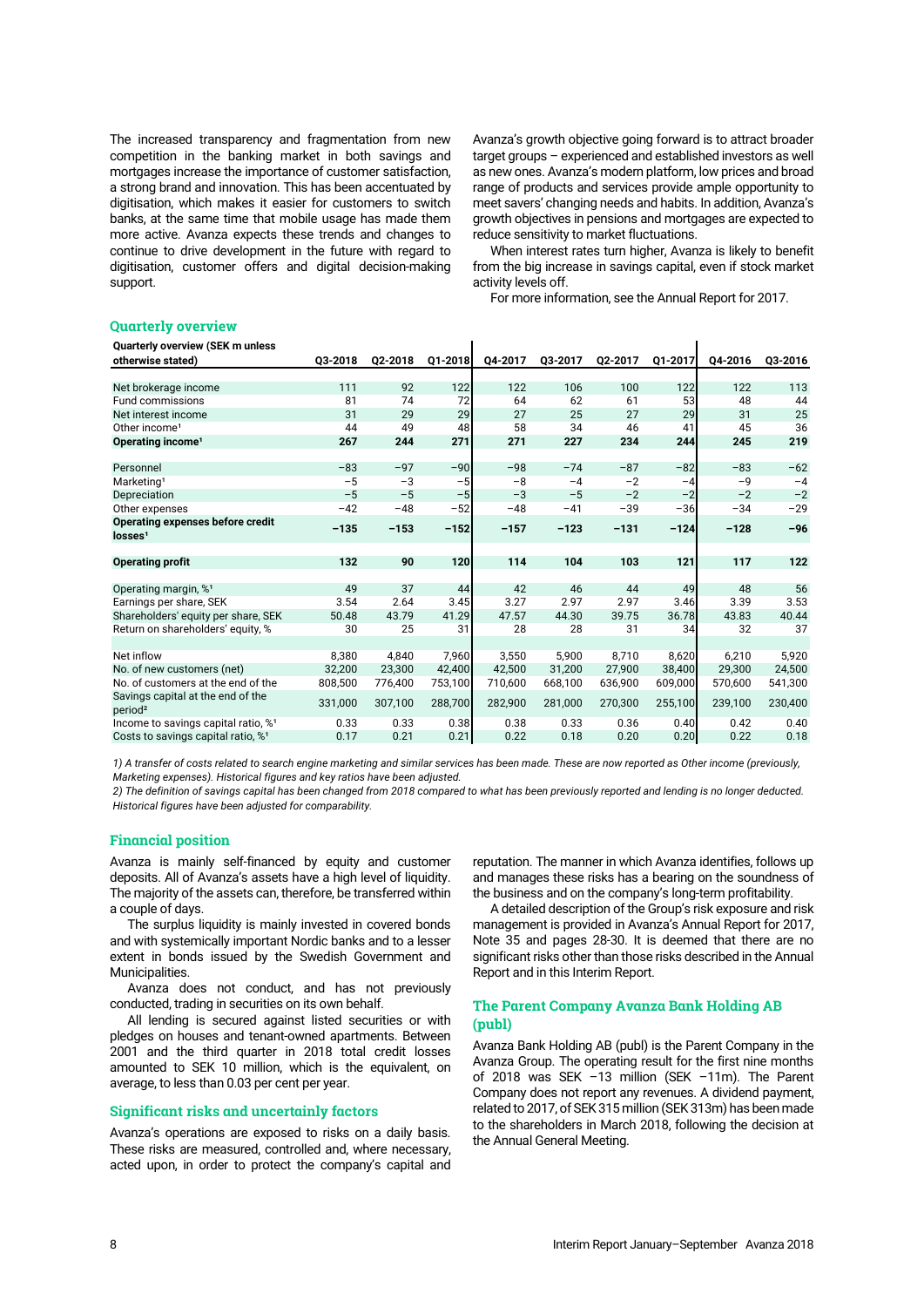# **Capital surplus**

| SEK m                                                | 30-09-2018 | 31-12-2017 <sup>4</sup> |
|------------------------------------------------------|------------|-------------------------|
| <b>Capital base</b>                                  |            |                         |
| Shareholders' equity, the Group                      | 1,528      | 1,427                   |
| Solvency capital <sup>1</sup>                        | 988        | 2,523                   |
| Less non-distributable solvency capital <sup>2</sup> | $-144$     | $-960$                  |
| Subordinated bond <sup>3</sup>                       | 77         | 99                      |
| Intangible fixed assets and deferred tax receivables | $-86$      | $-89$                   |
| Capital base before dividend adjustments             | 2,363      | 3,001                   |
|                                                      |            |                         |
| <b>Capital requirements</b>                          |            |                         |
| Capital requirement Pillar 14                        | $-1.335$   | $-2,018$                |
| of which Solvency capital requirements <sup>1</sup>  | $-844$     | $-1,563$                |
| Buffer requirement <sup>4</sup>                      | $-281$     | $-254$                  |
| Capital requirement Pillar 2                         | $-79$      | $-81$                   |
| <b>Capital requirements</b>                          | $-1,695$   | $-2,352$                |
|                                                      |            |                         |
| Capital surplus before dividend                      | 668        | 648                     |
|                                                      |            |                         |
| Capital surplus per share, SEK                       | 22.06      | 21.61                   |

*2) Non-distributable solvency capital (future profits) = Solvency capital - Solvency capital requirement 1) For 2018, assumptions for calculating Solvency capital and Solvecy capital requirements have been revised. See also Note 4, page 16.*

*3) A reinterpretation has been made in the calculation of the capital base for the consolidated situation according to the group rules for banking, which also affects the conglomerate. See also Note 4, page 16.*

*4) A reinterpretation has been made in the calculation of the capital requirement for a credit facility to Stabelo AB, which has also been reported to the Swedish Financial Supervisory Authority. Se also note 5, page 17. The facility was terminated during the second quarter of 2018.*

*Intangible fixed assets and deferred tax receivables are not included in the capital base under the capital adequacy rules and are thus not distributable and should be reduced from the shareholders' equity. See also Note 4, page 16.*

The capital surplus, i.e. the maximum scope available for dividend payments and buybacks of the company's own shares, totalled SEK 668 million as of 30 September 2018.

The Solvency 2 rules means that the conglomerate's largest sector is insurance. Due to this, the Group's capital base is increased by additional solvency capital at the same time that the capital requirement rises. The net effect, which is positive, does not constitute distributable capital, however, due to which this is deducted as non-distributable solvency capital.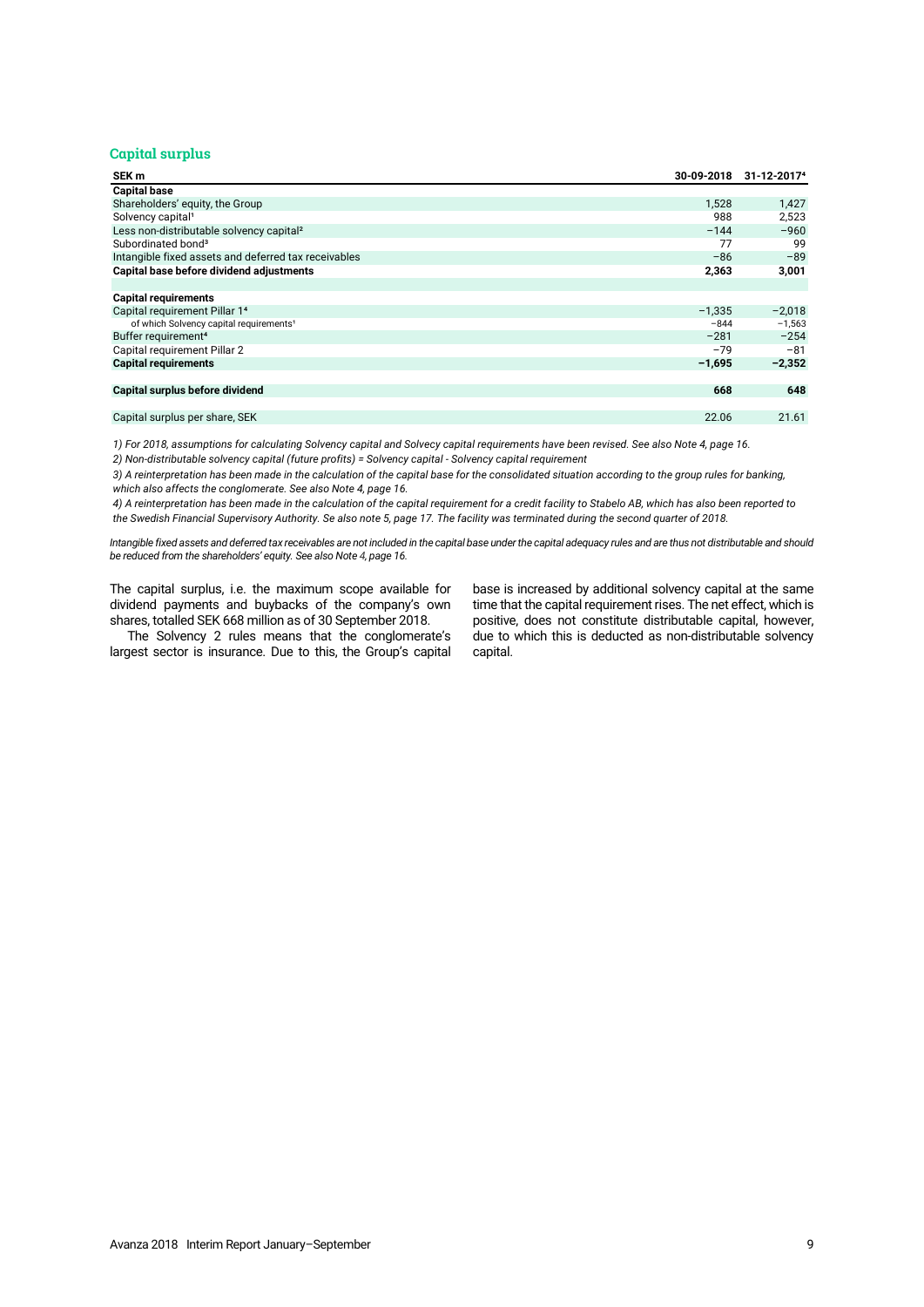# <span id="page-9-0"></span>**Other corporate events**

## **Executive Management**

On 1 March, Gunnar Olsson joined Group Management and took up his duties as Chief Operating Officer (COO). Gunnar has nearly 20 years of experience from the Swedish banking market and was most recently with Länsförsäkringar Bank, where he in the last three years has been responsible for digitisation issues and the bank's development portfolio.

Malin Nybladh took over on 28 May as Head of HR and a member of Group Management. Malin has extensive experience from customer-centric and value-creating organisations, serving most recently in an HR position at Swedavia.

The CEO of Försäkringsaktiebolaget Avanza Pension, Annika Saramies, announced in September that she had decided to leave Avanza after 11 years. Annika has been a member of Group Management since 2014. Åsa Mindus Söderlund, CEO of Avanza Fonder AB since August 2017 and a member of Group Management since February 2018, has been appointed the new CEO of the pension company. Åsa will take up her new role before the end of the year, and recruitment of a new CEO for the fund management company has begun.

## **Annual General Meeting 2019**

The Annual General Meeting of the company's shareholders will be held in Stockholm on 19 March 2019. The annual report is scheduled to be made available at the company's office and on the website, investors.avanza.se/en, on 22 February 2019.

## **Nomination committee**

The Nomination Committee comprises the Chairman of the Board Sven Hagströmer, Erik Törnberg representing Creades AB, Sean Barrett representing HMI Capital, LLC and Magnus Dybeck representing the Dybeck family and companies. Erik Törnberg has been appointed Chairman of the Nomination Committee. For further information about the Nomination Committee, please visit Avanza's website at [investors.avanza.se/en.](http://investors.avanza.se/en)

#### **Incentive programmes**

Sub-programme 2 of the warrant programme authorized by the Extraordinary General Meeting on 13 June 2014 had exercise period from 27 August 2018 to 3 September 2018.

After recalculation of the warrant programme the exercise price was SEK 391.60 per share and 276,774 shares were possible to subscribe for. 276,774 shares were subscribed for and all subscribed shares have been issued. The number of shares outstanding and registered per 30 September 2018 amounts to 30,272,996.

The Annual General Meeting authorised a new incentive programme based on warrants. The programme comprises a maximum of 450,000 warrants, each of which grants entitlement to subscribe for one share in the company. If all the warrants are exercised, the company's share capital will increase by a maximum of SEK 1,125,000, corresponding to a dilution effect of 1.5 per cent. The programme has an exercise price of SEK 504.30 per share and the expiration date is 2 September 2021. The warrant programme has been implemented on market terms.

## **Repurchase of the company's own shares**

On 20 March 2018, the Annual General Meeting decided to authorise the Board of Directors to implement the acquisition of own shares, up to a maximum of 10 per cent of the shares in Avanza Bank Holding AB (publ). The authorisation is valid until the following Annual General Meeting. No shares were repurchased during the first nine months of 2018 and the company holds no repurchased shares as of 30 September 2018.

## **Transactions with associated parties**

Avanza's transactions with associated parties are presented in the Annual Report for 2017, Note 36.

The credit facility to Stabelo AB for a maximum of SEK 350 million was terminated during the second quarter of 2018. No other significant changes have taken place since the publication of the Annual Report.

# **Significant events after the end of the reporting period**

No significant events have occurred after the end of the reporting period.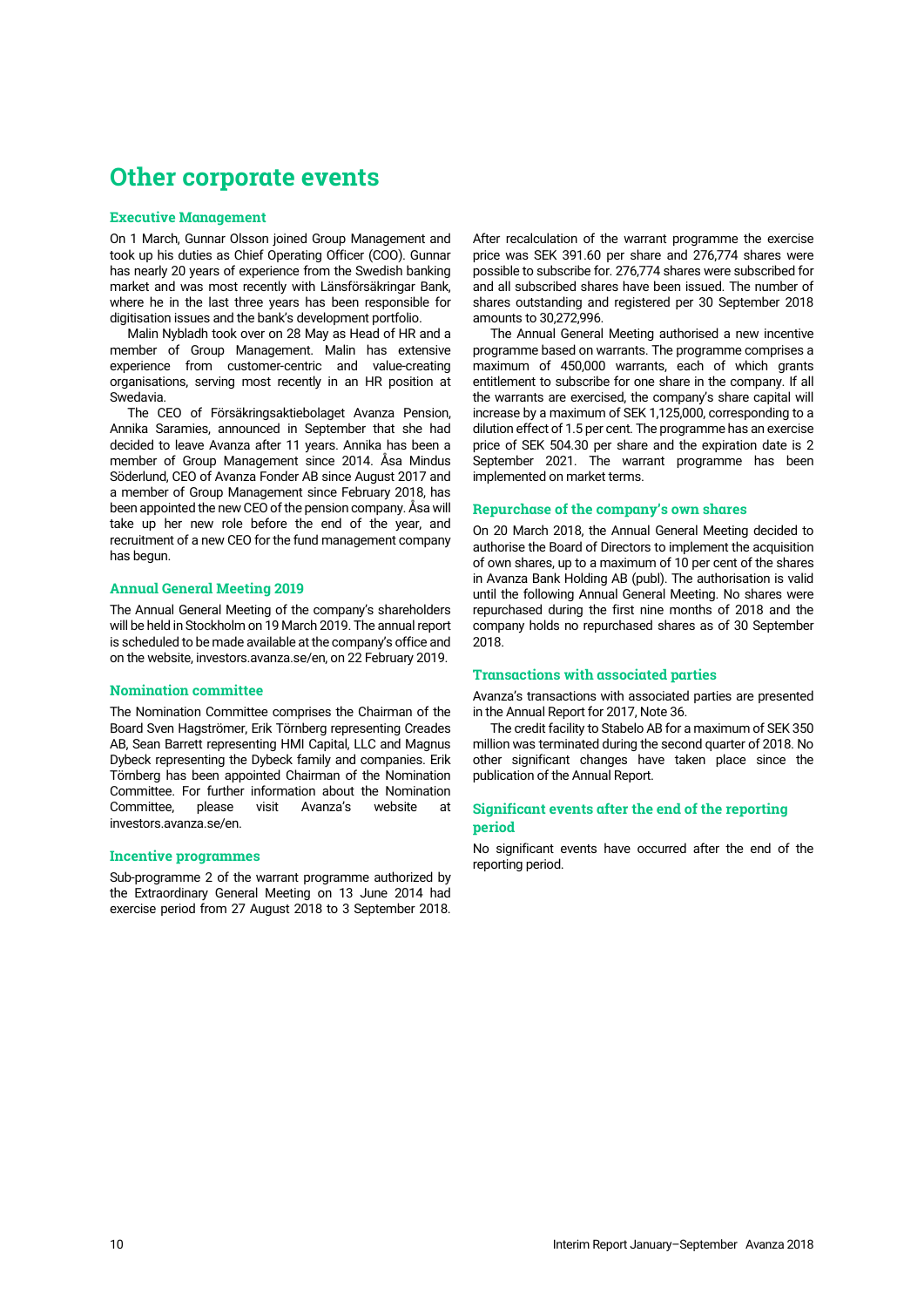# **Consolidated Income Statements**

|                                                            | 2018                     | 2017           | 2018         | 2017           | 2017-2018 | 2017           |
|------------------------------------------------------------|--------------------------|----------------|--------------|----------------|-----------|----------------|
| SEK <sub>m</sub>                                           | Q3                       | Q3             | Jan-Sep      | Jan-Sep        | Oct-Sep   | Jan-Dec        |
| <b>Operating income</b>                                    |                          |                |              |                |           |                |
| Commission income                                          | 278                      | 236            | 827          | 732            | 1.117     | 1,023          |
| Commission expenses <sup>2</sup>                           | $-42$                    | $-36$          | $-134$       | $-111$         | $-181$    | $-157$         |
| Interest income                                            | 60                       | 54             | 177          | 162            | 233       | 218            |
| Interest expenses                                          | $-29$                    | $-29$          | $-87$        | $-81$          | $-117$    | $-110$         |
| Net result of financial transactions                       | $\mathbf{0}$             | $\overline{2}$ | $\mathbf{0}$ | $\overline{2}$ | $\Omega$  | $\overline{2}$ |
| Other operating income                                     | $\overline{\phantom{0}}$ | 0              | $\mathbf 0$  | 0              | $\Omega$  | 0              |
| Total operating income <sup>2</sup>                        | 267                      | 227            | 782          | 705            | 1,053     | 975            |
|                                                            |                          |                |              |                |           |                |
| <b>Operating expenses</b>                                  |                          |                |              |                |           |                |
| General administrative expenses                            | $-121$                   | $-110$         | $-400$       | $-345$         | $-544$    | $-489$         |
| Depreciation of tangible and intangible fixed assets       | $-5$                     | $-5$           | $-14$        | $-9$           | $-17$     | $-12$          |
| Other operating expenses <sup>2</sup>                      | $-9$                     | $-8$           | $-25$        | $-23$          | $-35$     | $-34$          |
| Total operating expenses before credit losses <sup>2</sup> | $-135$                   | $-123$         | $-440$       | $-378$         | $-597$    | $-535$         |
|                                                            |                          |                |              |                |           |                |
| Operating profit before credit losses                      | 133                      | 104            | 342          | 327            | 456       | 441            |
|                                                            |                          |                |              |                |           |                |
| Credit losses, net                                         | $\mathbf 0$              | $\mathbf{0}$   | $-1$         | $\mathbf{0}$   | $-1$      | $\mathbf{0}$   |
| <b>Operating profit</b>                                    | 132                      | 104            | 342          | 327            | 455       | 441            |
|                                                            |                          |                |              |                |           |                |
| Tax on profit for the period                               | $-26$                    | $-15$          | $-52$        | $-47$          | $-68$     | $-63$          |
| Net profit <sup>1</sup>                                    | 106                      | 89             | 289          | 280            | 387       | 379            |
|                                                            |                          |                |              |                |           |                |
| Earnings per share, SEK                                    | 3.54                     | 2.97           | 9.63         | 9.40           | 12.90     | 12.66          |
| Earnings per share after dilution, SEK                     | 3.53                     | 2.97           | 9.61         | 9.40           | 12.89     | 12.66          |
| Average no. shares before dilution, thousands              | 30,077                   | 29,883         | 30,024       | 29,854         | 30,017    | 29,890         |
| Average no. shares after dilution, thousands               | 30,120                   | 29,883         | 30,083       | 29,854         | 30,052    | 29,890         |
| Outstanding no. shares before dilution, thousands          | 30,273                   | 29,996         | 30,273       | 29,996         | 30,273    | 29,996         |
| Outstanding no. shares after dilution, thousands           | 30,308                   | 29,996         | 30,308       | 29,996         | 30,308    | 29,996         |
| No. shares upon full dilution, thousands                   | 31,663                   | 31,426         | 31,663       | 31,426         | 31,663    | 31,426         |

*1) The entire profit accrues to the Parent Company's shareholders.*

*2) A transfer of costs related to search engine marketing and similar services has been made in 2018. These are now reported as Commission expenses (previously, Other operating expenses). Historical figures have been adjusted.* 

# **Consolidated statement of comprehensive income**

|                                                      | 2018 | 2017                     | 2018           | 2017                     | 2017-2018 | 2017    |
|------------------------------------------------------|------|--------------------------|----------------|--------------------------|-----------|---------|
| SEK m                                                | Q3   | QЗ                       | <b>Jan-Sep</b> | Jan-Sep                  | Oct-Sep   | Jan-Dec |
|                                                      |      |                          |                |                          |           |         |
| Net profit                                           | 106  | 89                       | 289            | 280                      | 387       | 379     |
|                                                      |      |                          |                |                          |           |         |
| Items that will be reversed to the income statement  |      |                          |                |                          |           |         |
| Changes in value of available-for-sale assets        | -6   | $\overline{\phantom{0}}$ | $-\mathsf{Q}$  | -                        | $-9$      |         |
| Tax on changes in value of available-for-sale assets |      | $\overline{\phantom{m}}$ | $\overline{2}$ | $\overline{\phantom{m}}$ | 2         |         |
| Other comprehensive income after tax                 | $-5$ | -                        | $-7$           | -                        | $-7$      | -       |
|                                                      |      |                          |                |                          |           |         |
| Total comprehensive income after tax <sup>1</sup>    | 102  | 89                       | 282            | 280                      | 380       | 379     |

*1) The entire profit accrues to the Parent Company's shareholders.*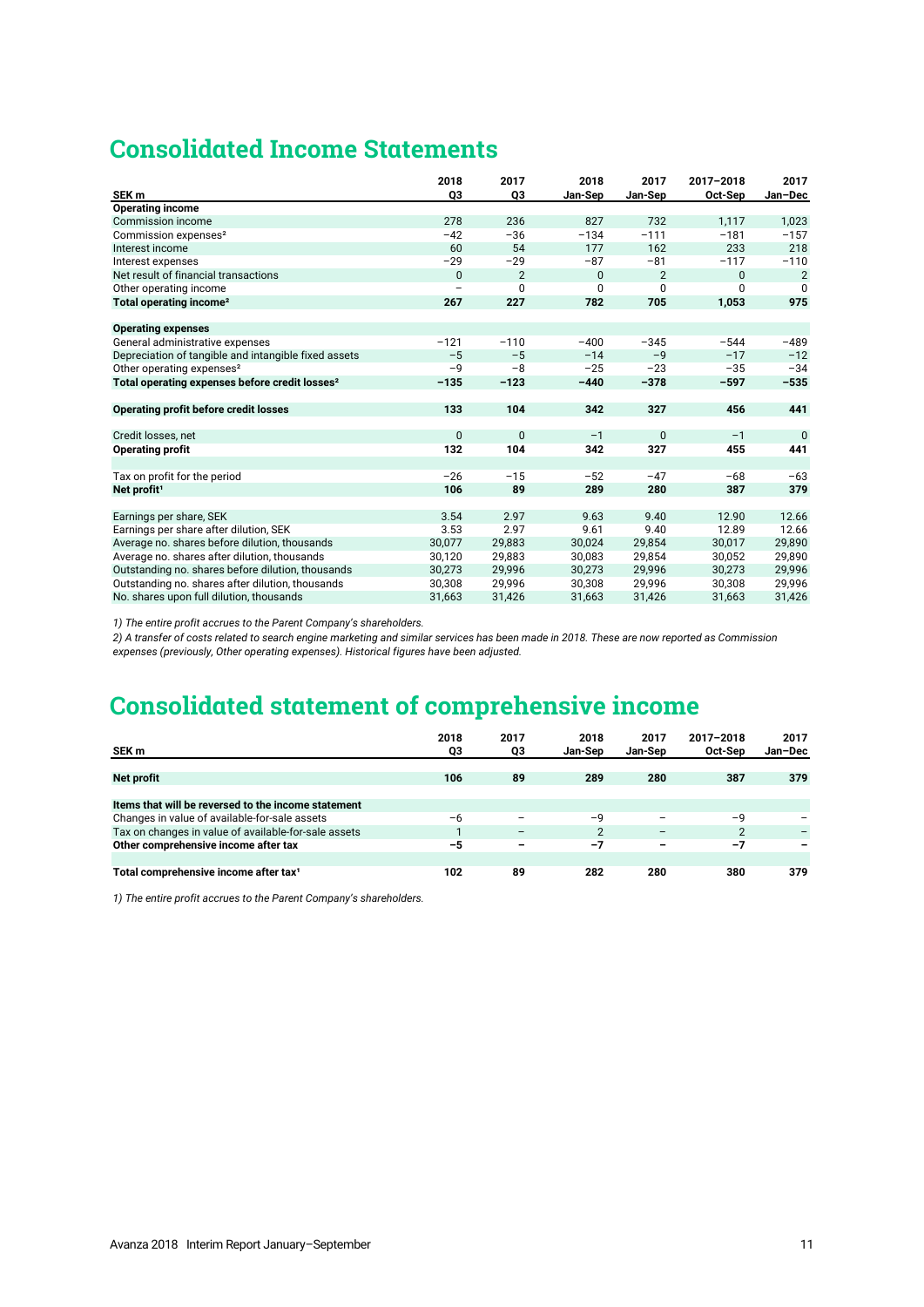# **Consolidated Balance Sheets**

| SEK <sub>m</sub>                           | Note           | 30-09-2018 | 31-12-2017 |
|--------------------------------------------|----------------|------------|------------|
| <b>Assets</b>                              |                |            |            |
| Lending to credit institutions             | 1              | 2.021      | 1,731      |
| Lending to the public                      | $\overline{2}$ | 10,987     | 9,507      |
| <b>Bonds</b>                               |                | 17,152     | 14,420     |
| Shares and participations                  |                | 28         | 22         |
| Assets in insurance operations             |                | 99,291     | 86,041     |
| Intangible fixed assets                    |                | 86         | 88         |
| Tangible fixed assets                      |                | 36         | 30         |
| Other assets                               |                | 4,180      | 4,113      |
| Prepaid costs and accrued income           |                | 150        | 168        |
| <b>Total assets</b>                        |                | 133,931    | 116,120    |
|                                            |                |            |            |
| Liabilities and shareholders' equity       |                |            |            |
| Deposits by the public                     |                | 32,243     | 27,901     |
| Liabilities in insurance operations        |                | 99,291     | 86,041     |
| <b>Other liabilities</b>                   |                | 643        | 544        |
| Accrued costs and prepaid income           |                | 126        | 107        |
| Subordinated liabilities                   |                | 100        | 99         |
| Shareholders' equity                       |                | 1,528      | 1,427      |
| Total liabilities and shareholders' equity |                | 133,931    | 116,120    |

# **Changes in the Group's shareholders' equity**

|                                                                 |                          | Other contributed        | <b>Fair value</b>        | <b>Retained</b>          |                       |
|-----------------------------------------------------------------|--------------------------|--------------------------|--------------------------|--------------------------|-----------------------|
| SEK <sub>m</sub>                                                | Share capital            | capital                  | reserve                  |                          | earnings Total equity |
| Shareholders' equity 31-12-2016                                 | 75                       | 449                      | -                        | 784                      | 1,308                 |
| Total comprehensive income for the period                       | $\qquad \qquad -$        | $\overline{\phantom{0}}$ | $\overline{\phantom{a}}$ | 280                      | 280                   |
| <b>Transactions with owners</b>                                 |                          |                          |                          |                          |                       |
| Dividend paid                                                   | $\overline{\phantom{m}}$ | $-61$                    | $\overline{\phantom{m}}$ | $-252$                   | $-313$                |
| New issue (excercise of warrants)                               | 0                        | 49                       |                          |                          | 50                    |
| <b>Warrants issue</b>                                           |                          | 4                        |                          | $\overline{\phantom{0}}$ | $\overline{4}$        |
| Shareholders' equity 30-09-2017                                 | 75                       | 442                      |                          | 812                      | 1,329                 |
|                                                                 |                          |                          |                          |                          |                       |
|                                                                 |                          |                          |                          |                          |                       |
| Shareholders' equity 31-12-2016                                 | 75                       | 449                      |                          | 784                      | 1,308                 |
| Total comprehensive income for the period                       |                          |                          |                          | 379                      | 379                   |
| <b>Transactions with owners</b>                                 |                          |                          |                          |                          |                       |
| Dividend paid                                                   |                          | $-61$                    | $\overline{\phantom{m}}$ | $-252$                   | $-313$                |
| New issue (excercise of warrants)                               | $\Omega$                 | 49                       |                          | $\qquad \qquad -$        | 50                    |
| Warrants issue                                                  |                          | 4                        |                          |                          | 4                     |
| Shareholders' equity 31-12-2017                                 | 75                       | 442                      | -                        | 910                      | 1,427                 |
|                                                                 |                          |                          |                          |                          |                       |
|                                                                 |                          |                          |                          |                          |                       |
| Shareholders' equity 31-12-2017                                 | 75                       | 442                      |                          | 910                      | 1,427                 |
| Adjustment of shareholder's equity 01-01-2018 for retroactive   |                          |                          |                          |                          |                       |
| application of IFRS 9 (net after tax)                           |                          |                          |                          |                          |                       |
| Increased provision for anticipated credit losses in accordance |                          |                          |                          | $-3$                     | $-3$                  |
| with IFRS 9                                                     |                          |                          |                          |                          |                       |
| Valuation of bonds at fair value through other comprehensive    |                          |                          | 24                       |                          | 24                    |
| income                                                          |                          |                          |                          |                          |                       |
| Adjusted shareholders' equity 01-01-2018                        | 75                       | 442                      | 24                       | 907                      | 1,448                 |
| Net profit for the period                                       |                          |                          |                          | 289                      | 289                   |
| Other comprehensive income for the period                       |                          | -                        | $-7$                     |                          | $-7$                  |
| Total comprehensive income for the period                       |                          | -                        | $-7$                     | 289                      | 282                   |
| <b>Transactions with owners</b>                                 |                          |                          |                          |                          |                       |
| Dividend paid                                                   | $\overline{\phantom{m}}$ | $-70$                    | $\overline{\phantom{m}}$ | $-245$                   | $-315$                |
| New issue (excercise of warrants)                               | 1                        | 108                      |                          |                          | 108                   |
| <b>Warrants issue</b>                                           |                          | 5                        |                          |                          | 5                     |
| Shareholders' equity 30-09-2018                                 | 76                       | 484                      | 17                       | 951                      | 1,528                 |

*There are no minority shareholdings included in the shareholders' equity.*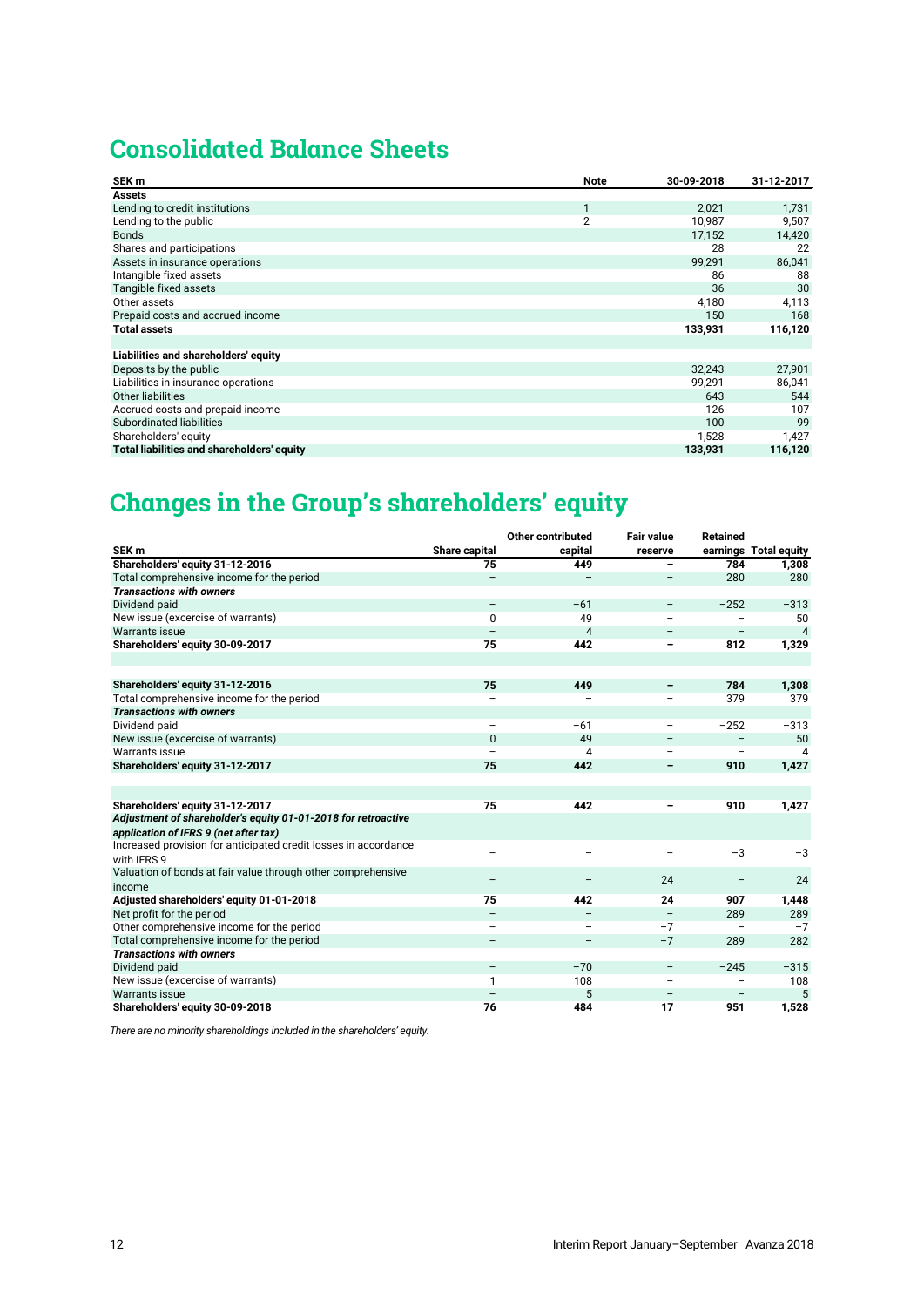# **Consolidated Cash Flow Statements**

|                                                                                                       | 2018     | 2017     | 2018     | 2017     |
|-------------------------------------------------------------------------------------------------------|----------|----------|----------|----------|
| SEK m                                                                                                 | QЗ       | QЗ       | Jan-Sep  | Jan-Sep  |
| Cash flow from operating activities before changes in operating activities' assets<br>and liabilities | 193      | $-384$   | 542      | $-1.200$ |
| Cash flow from operating activities' assets and liabilities                                           | 1.667    | 1.505    | 2.711    | 3.467    |
| Cash flow from investment operations                                                                  | $-1.805$ | $-1.350$ | $-2.735$ | $-1.925$ |
| Cash flow from financial operations                                                                   | 113      | 54       | $-202$   | $-259$   |
| Cash flow for the period                                                                              | 169      | $-175$   | 317      | 83       |
|                                                                                                       |          |          |          |          |
| Liquid assets at the beginning of the period <sup>1</sup>                                             | 1.829    | 1.711    | 1.681    | 1.453    |
| Liquid assets at the end of the period <sup>1</sup>                                                   | 1.998    | 1.536    | 1.998    | 1.536    |

*1) Liquid assets are defined as lending to credit institutions excluding pledged assets. At the end of the period SEK 24 million (SEK 42m) of consolidated liquid assets are pledged as collaterals.*

# **Parent Company Income Statement**

|                                                    | 2018    | 2017           |
|----------------------------------------------------|---------|----------------|
| SEK m                                              | Jan-Sep | Jan-Sep        |
| <b>Operating expenses</b>                          |         |                |
| Administration expenses                            | $-8$    | $-6$           |
| Other operating expenses                           | $-5$    | $-4$           |
| <b>Operating profit/loss</b>                       | $-13$   | $-11$          |
|                                                    |         |                |
| <b>Profit from financial investments</b>           |         |                |
| Profit/loss from participations in Group companies | 20      |                |
| Interest income and similar items                  |         | $\Omega$       |
| Interest expenses and similar items                | $-0$    |                |
| Profit/loss before tax                             |         | $-11$          |
|                                                    |         |                |
| Tax on profit/loss for the period                  | $-2$    | $\overline{2}$ |
| Net profit/loss for the period <sup>1</sup>        | 5       | -8             |

*1) Corresponds to total comprehensive income in that no other total comprehensive income exists.*

# **Parent Company Balance Sheets**

| SEK m                                      | 30-09-2018 | 31-12-2017 |
|--------------------------------------------|------------|------------|
| <b>Assets</b>                              |            |            |
| Financial fixed assets                     | 440        | 430        |
| Current receivables <sup>1</sup>           | 109        | 325        |
| Liquid assets                              | 5          | $\Omega$   |
| <b>Total assets</b>                        | 554        | 755        |
|                                            |            |            |
| Shareholders' equity and liabilities       |            |            |
| Restricted shareholders' equity            | 76         | 75         |
| Non-restricted shareholders' equity        | 468        | 670        |
| <b>Current liabilities</b>                 | 10         | 10         |
| Total shareholders' equity and liabilities | 554        | 755        |

*1) Of which receivables from subsidiaries SEK 109 million (SEK 324m as of 31-12-2017).*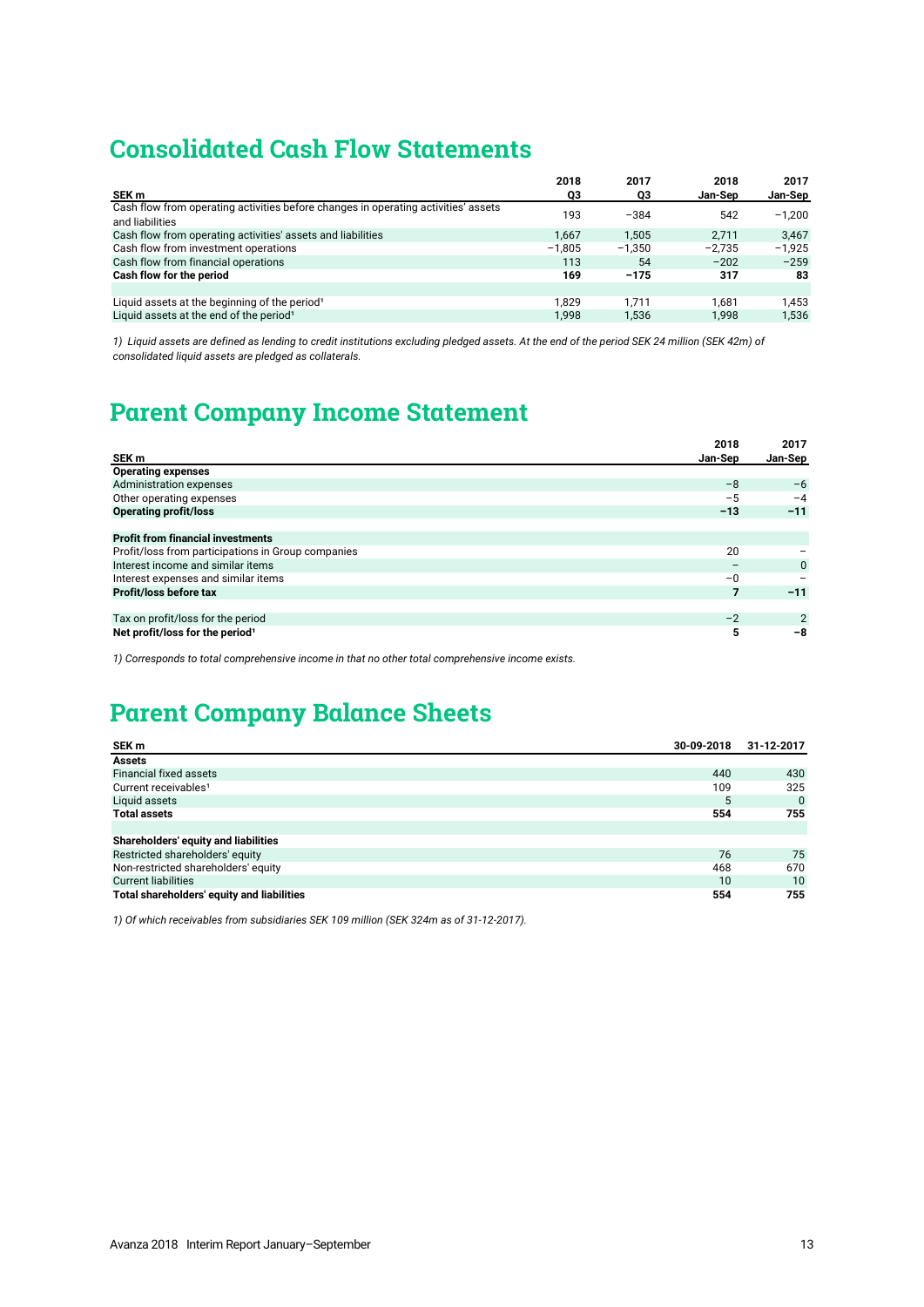# **Accounting principles**

The Interim Report for the Group has been prepared in accordance with IAS 34 Interim Reporting, the Swedish Annual Accounts Act for Credit Institutions and Securities Companies and with the guidelines and general advice issued by the Swedish Financial Supervisory Authority concerning the annual accounts of credit institutions and securities companies (FFFS 2008:25). The Interim Report for the Parent Company has been prepared in accordance with the provisions of the Swedish Annual Accounts Act. Furthermore, the Swedish Financial Reporting Board's recommendation accounting for legal entities (RFR 2) has been applied. As of 1 January 2018, Avanza applies IFRS 9 Financial Instruments, which replaces the portions of IAS 39 that address the classification and measurement of financial instruments, and IFRS 15 Revenue from Contracts with Customers.

The liquidity portfolio that was recognised according to "Held to maturity" through 31 December 2017 is classified according to "Fair value via Other comprehensive income" as of 1 January 2018. On 31 December 2017, the book value of bonds amounted to SEK 14,420 million and the market value to SEK 14,451 million, which becomes the reclassified value as opening balance 2018 for "Bonds" with simultaneous impact on deferred tax liabilities of SEK 7 million and "Shareholders equity" of SEK 24 million, (net after tax). See also table "Changes in the Group's shareholders' equity" regarding transition effects on page 12.

Accounting principles for these new standards can be found in the 2017 Annual Report on pages 59-61. Accounting principles and calculation methods for both the Group and the Parent Company remain otherwise unchanged from those applied in the 2017 Annual Report.

IFRS 16 Leasing have been issued by the IASB and adopted by the EU and is affective from the financial year 2019. The main impact on Avanzas accounts is expected to arise from the reporting of lease contracts for premises. Avanza is currently assessing the financial impact of the new standard.

The information on pages [1-10](#page-9-0) is an integrated part of this Interim Report.

# **Notes**

# **Note 1 Lending to credit institutions**

Client fund receivables, attributable to banking business, amounted at the end of the period to SEK 1,328 million (SEK 1,199 m as of 31 December 2017) which are reported net against client fund payables of SEK 1,328 million (SEK 1,199 m as of 31 December 2017). Of the liquid assets of SEK 2,021 million as per the end of the period, SEK 24 million were pledged as collateral, mainly referring to Swedish credit institutions and the stock exchange.

## **Note 2 Lending to the public**

Accumulated provision for expected credit losses as of 31 December 2017, amounting to SEK 8 million, was adjusted to SEK 11 million at the beginning of 2018 as a result of the transition to IFRS 9. Balance sheet items affected by adjusted opening balances are "Lending to the public" and "Shareholders' equity". See also the table "Changes in the Group's shareholders' equity" on page 12 regarding transition effects. Lending to the public is reported after deduction for confirmed and expected credit losses. At the end of the period the accumulated provisions for expected credit losses amounted to SEK 12 million. Thus, the change in the accumulated provision for expected credit losses has affected the result of the six month period by SEK -1 million.

SEK 860 million (0 as of 31 December 2017) of lending to the public at the end of the period was covered in its entirety by cash pledged on endowment insurance accounts. This portion of lending does not affect net interest income, since the deposit rate is the same as the lending rate. The rest of lending to the public amounted to SEK 10,128 million, of which SEK 4,368 million (SEK 4,179m as of 31 December 2017) with collateral in the form of securities and SEK 5,759 million (SEK 5,284m as of 31 December 2017) with collateral in the form of houses and tenant-owned apartments. Regarding mortgage loans SEK 6,714 million (SEK 6,466m as of 31 December 2017) has been granted at the end of the period, implying that the commitment for granted, undisbursed mortgage loans amounts to SEK 954 million (SEK 1,182m as of 31 December 2017).

The credit facility to Stabelo AB was terminated during the second quarter of 2018.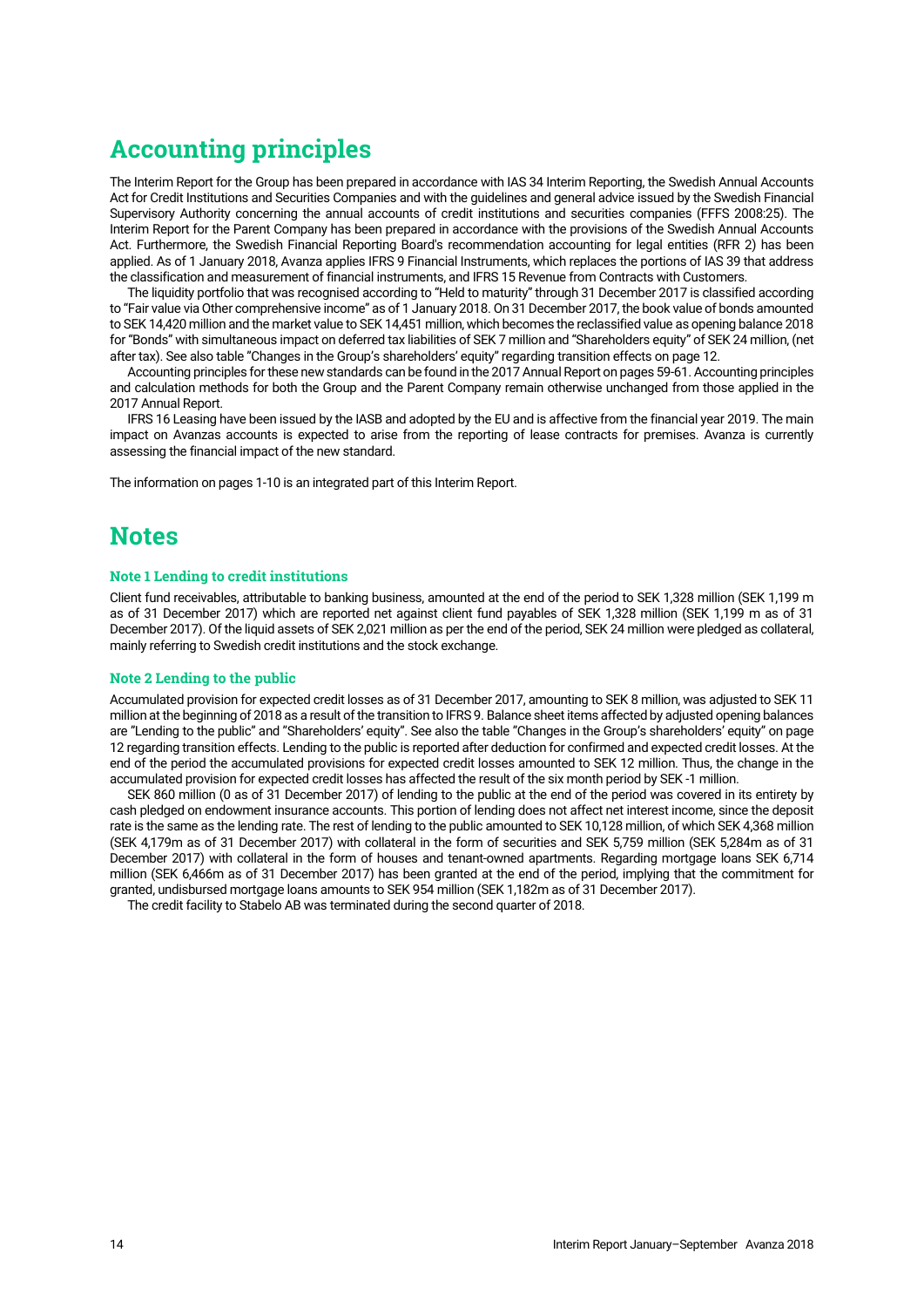# **Note 3 Financial instruments**

# **Classification of financial instruments**

| 30-09-2018                          | Fair value via Income    |                          | Fair value via Other     | Non-financial                |         |
|-------------------------------------|--------------------------|--------------------------|--------------------------|------------------------------|---------|
| SEK m                               | <b>Statement</b>         | <b>Amortized cost</b>    | comprehensive income     | instruments                  | Total   |
| <b>Assets</b>                       |                          |                          |                          |                              |         |
| Lending to credit institutions      | $\overline{\phantom{m}}$ | 2,021                    | $\qquad \qquad$          | -                            | 2,021   |
| Lending to the public               | $\overline{\phantom{0}}$ | 10,987                   |                          | $\qquad \qquad \blacksquare$ | 10,987  |
| <b>Bonds</b>                        |                          | $\overline{\phantom{m}}$ | 17,152                   |                              | 17,152  |
| Shares and participations           | 28                       | $\overline{\phantom{m}}$ |                          | $\overline{\phantom{0}}$     | 28      |
| Assets in insurance operations      | 99,291                   | $\overline{\phantom{m}}$ | $\overline{\phantom{m}}$ | $\qquad \qquad -$            | 99,291  |
| Intangible assets                   | $\overline{\phantom{m}}$ | $\overline{\phantom{m}}$ | $\overline{\phantom{m}}$ | 86                           | 86      |
| Tangible assets                     | $\overline{\phantom{m}}$ | $\overline{\phantom{m}}$ | $\overline{\phantom{m}}$ | 36                           | 36      |
| Other assets                        | $\overline{\phantom{0}}$ | 802                      | $\overline{\phantom{m}}$ | 3,377                        | 4,180   |
| Prepaid costs and accrued income    | $\overline{\phantom{m}}$ | 122                      | $\overline{\phantom{m}}$ | 27                           | 150     |
| <b>Total assets</b>                 | 99,318                   | 13,933                   | 17,152                   | 3,527                        | 133,931 |
|                                     |                          |                          |                          |                              |         |
| <b>Liabilities</b>                  |                          |                          |                          |                              |         |
| Deposits by the public              |                          | 32,243                   |                          | -                            | 32,243  |
| Liabilities in insurance operations | 99,291                   | -                        | $\overline{\phantom{a}}$ | $\qquad \qquad \blacksquare$ | 99,291  |
| Other liabilities                   | $\overline{\phantom{m}}$ | 635                      | $\overline{\phantom{m}}$ | 8                            | 643     |
| Accrued costs and prepaid income    | $\overline{\phantom{0}}$ | 71                       | $\overline{\phantom{m}}$ | 55                           | 126     |
| Subordinated liabilities            | $\overline{\phantom{m}}$ | 100                      | $\overline{\phantom{m}}$ | $\overline{\phantom{m}}$     | 100     |
| <b>Total liabilities</b>            | 99,291                   | 33,049                   | -                        | 63                           | 132,402 |

## **Financial instruments valued at fair value**

| 30-09-2018, SEK m                                           | Level 1 | Level 2  | Level 3 | <b>Total</b> |
|-------------------------------------------------------------|---------|----------|---------|--------------|
| <b>Assets</b>                                               |         |          |         |              |
| Equities                                                    | 49,466  | $\Omega$ | 27      | 49,493       |
| Fund units                                                  | 1.135   | 36,102   | -       | 37.237       |
| Bonds and other interest-bearing securities                 | 18.077  | 1.146    |         | 19,223       |
| Other securities                                            | 244     | 165      |         | 408          |
| Liquid assets                                               |         |          |         | 10,109       |
| <b>Total assets</b>                                         | 68,922  | 37,413   | 27      | 116,470      |
|                                                             |         |          |         |              |
| <b>Liabilities</b>                                          |         |          |         |              |
| Liabilities in insurance operations (investment agreements) |         | 99.291   |         | 99.291       |
| <b>Total liabilities</b>                                    | -       | 99,291   | -       | 99,291       |

## *Fair value*

In the case of financial instruments reported at amortized cost, incurring variable interest, or with short maturities, the reported value and fair value are equal. The fair value of those financial instruments reported at fair value, primarily Assets in the insurance operations and bonds in Avanza's liquidity portfolio, is determined as shown below.

During the period, no transfers between the levels have taken place. Pension and insurance customers (assets in the insurance operations) are, in principle, only permitted to hold securities traded on a regulated market or a multilateral trading facility (MTF), investment funds or securities on unlisted securities markets managed electronically by Avanza.

## *Financial assets valued at fair value via the Income Statement or via Other comprehensive income*

The majority of the securities in this category, primarily comprising Assets within the insurance operations and bonds in Avanza's liquidity portfolio, comprise listed securities and the fair value is determined by using the official bid rate on the closing date. The fair value of securities without an active market is determined, initially, by obtaining pricing information from operators who quote daily prices, mainly the net asset values quoted by the fund companies, where the issuer values every individual security, and secondarily, by assessing the most recently completed market transaction between two mutually independent parties.

Changes in the value of assets in the insurance operations correspond to changes in the value of liabilities in the insurance operations and the net result is, therefore, zero.

Financial assets valued at fair value are classified through the use of a hierarchy for fair value that reflects the significance of the input data used in the valuations. The hierarchy contains the following levels:

- Level 1 Quoted prices (unadjusted) on active markets for identical assets or liabilities. The majority of the shares pertaining to the insurance operations and bonds in Avanza's liquidity portfolio are included in this category.
- Level 2 Input data other than the quoted prices included in Level 1, but which are observable for assets or liabilities, either directly (i.e. as prices) or indirectly (i.e. derived from prices). Funds (not traded on a stock exchange) are included in this category. Liabilities in the insurance operations are included in this category as the value of the entire balance sheet item is indirectly related to the value of the assets in the insurance operations.
- Level 3 Input data from the asset or liability in question that is not based on observable market data (non-observable input data).

The level of the hierarchy for fair values where the valuation at fair value is categorized in its entirety shall be determined on the basis of the lowest level of input data of significance to the valuation at fair value in its entirety.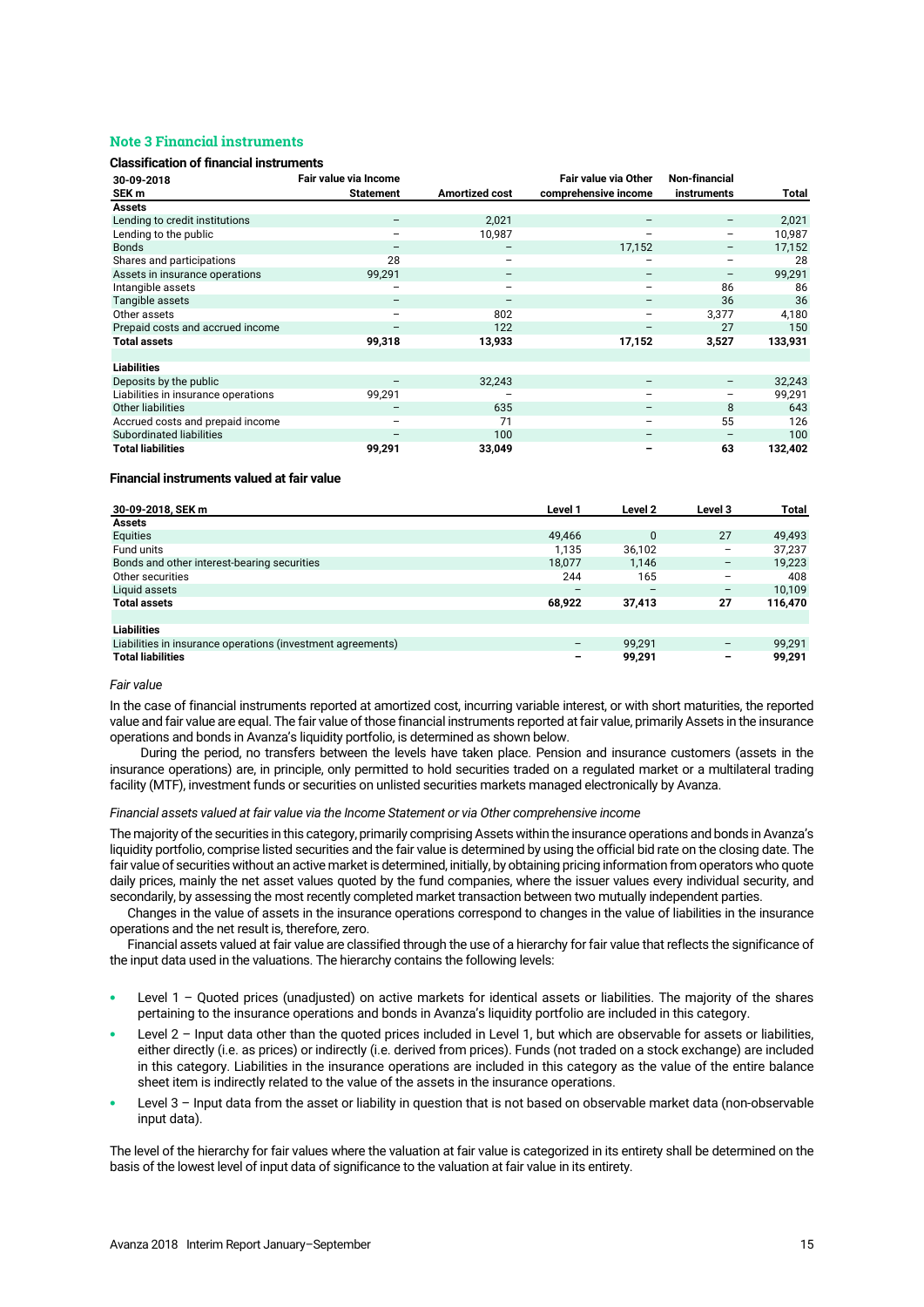## **Note 4 Capital requirement for the financial conglomerate**

| SEK <sub>m</sub>                                                                 | 30-09-2018 | 31-12-2017   |
|----------------------------------------------------------------------------------|------------|--------------|
| <b>Capital base</b>                                                              |            |              |
| Shareholders' equity, the Group                                                  | 1,528      | 1,427        |
| Less profits which are not audited                                               |            |              |
| Assumed/Proposed dividend                                                        | $-238$     | $-315$       |
| Shareholders' equity, financial conglomerate                                     | 1,290      | 1,112        |
| Additional                                                                       |            |              |
| Solvency capital <sup>1</sup>                                                    | 988        | 2,523        |
| Subordinated bond <sup>2</sup>                                                   | 77         | 99           |
| Less                                                                             |            |              |
| Intangible fixed assets                                                          | $-86$      | $-88$        |
| Deferred tax receivables                                                         | 0          | <sup>0</sup> |
| <b>Total capital base</b>                                                        | 2,268      | 3,646        |
|                                                                                  |            |              |
| Capital base per sector                                                          |            |              |
| Capital base for regulated units in the insurance sector <sup>1</sup>            | 1,174      | 2,683        |
| Capital base for regulated units within the banking and securities sector        | 1,094      | 963          |
| <b>Total capital base</b>                                                        | 2,268      | 3,646        |
|                                                                                  |            |              |
| Capital requirement per sector                                                   |            |              |
| Capital requirement for regulated units in the insurance sector <sup>1</sup>     | 844        | 1,563        |
| Capital requirement for regulated units within the banking and securities sector | 851        | 790          |
| of which additional buffer requirement                                           | 281        | 254          |
| of which additional Pillar 2 requirement                                         | 79         | 81           |
| <b>Total capital requirement</b>                                                 | 1,695      | 2,352        |
|                                                                                  |            |              |
| <b>Capital surplus</b>                                                           | 573        | 1,293        |
|                                                                                  |            |              |
| <b>Capital base/Capital requirement</b>                                          | 1.34       | 1.55         |

*1) Avanza Pension's solvency capital requirement and capital base are calculated using the Solvency 2 directive's standard model. The standard model requires assumptions that are determined partly by authorities and partly by Avanza Pension's Board of Directors. Leading up to the calendar year 2018, Avanza Pension's Board of Directors decided to adjust a number of assumptions. In the third quarter, insurance technical guidelines and*  the basis for actuarial calculation, as well as assumptions, have been adjusted, resulting in a change in solvency capital and solvency capital *requirements as of 30-09-2018. Figures as per 31-12-2017 have not been recalculated.*

*2) A reinterpretation has been made in the calculation of the capital base for the consolidated situation according to the group rules for banking,*  which also affects the conglomerate. As a result, Avanza Bank's subordinated bond of SEK 100 million can only be included in the consolidated *situation's capital base proportionate to what is needed to cover Avanza Bank's capital requirement. Eligible Tier 2 capital thus amounts to SEK 77 million. If the same interpretation had been made as of 31 December 2017, eligible Tier 2 capital would have decreased by SEK 18 million, from SEK 99 million to SEK 81 million.*

The above table refers to the financial conglomerate, including Avanza Bank Holding AB (publ) and all of its subsidiary companies. The financial conglomerate's capital base and capital requirement have been calculated using the consolidation method.

When calculating the shareholder's equity for the financial conglomerate during the course of an ongoing year, audited profits only are included in the calculations. If the profit for the period has been audited, adjustments are made for the assumed or proposed dividend. Assumed dividend refers to the current period and the proposed dividend is dividend proposed by the Board of Directors to the Annual General Meeting for the full financial year.

When the new Solvency 2 rules took effect on 1 January 2016, insurance became the largest sector. Previously, banking and securities had been the largest sector. As a result of the new solvency rules, a line has been added to the above table for solvency capital, which refers to the estimated future present value of the insurance company Avanza Pension's profits generated from policyholders' assets. Capital requirements for regulated units in the insurance sector refers to the estimated Solvency Capital Requirement, which is also based on policyholders' assets.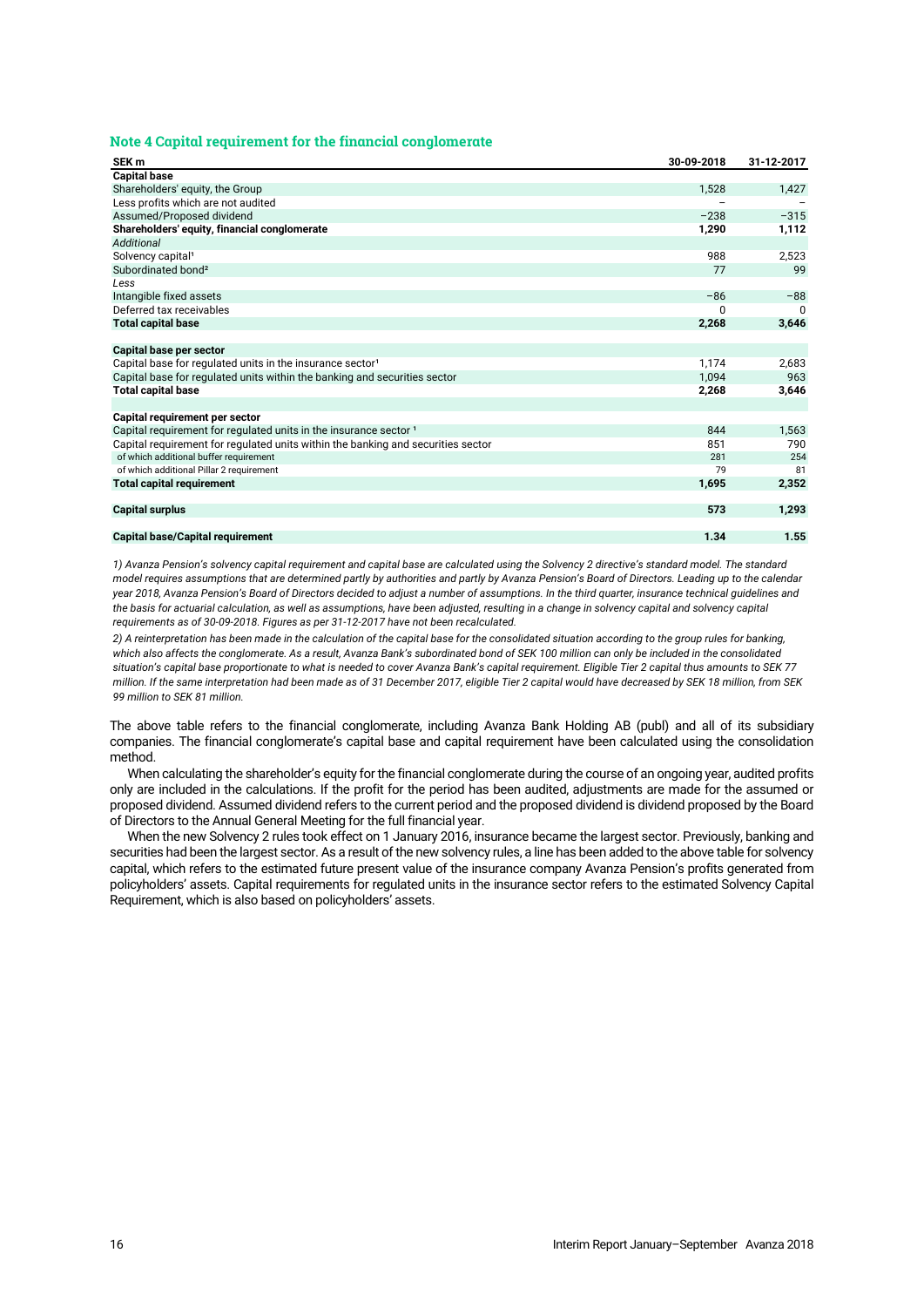# **Note 5 Capital base and capital requirement in the consolidated situation**

In accordance with the European capital requirements regulation (CRR), Avanza's consolidated situation refers to Avanza Bank Holding AB (publ) and the subsidiaries Avanza Bank AB (publ) and Avanza Fonder AB. The capital requirements reported in this note refer to Pillar 1, Pillar 2 and additional buffer requirements, according to the capital adequacy rules in effect at the time.

| SEK <sub>m</sub>                                                                            | 30-09-2018           | 31-12-2017 <sup>4</sup> |
|---------------------------------------------------------------------------------------------|----------------------|-------------------------|
| <b>Tier 1 capital</b>                                                                       |                      |                         |
| Shareholders' equity, consolidated situation                                                | 1,295                | 1,327                   |
| Less profits which are not audited                                                          |                      |                         |
| Assumed/Proposed dividend <sup>1</sup>                                                      | $-107$               | $-315$                  |
| Equity, consolidated situation (adjusted for assumed/proposed dividend)                     | 1,187                | 1,012                   |
| Deducted items                                                                              |                      |                         |
| Intangible assets                                                                           | $-86$                | $-88$                   |
| Deferred taxes                                                                              | 0                    | 0                       |
| Avanza Bank Holding AB:s holding in Försäkringsaktiebolaget Avanza Pension <sup>2</sup>     |                      | $-39$                   |
| Common equity tier 1 capital                                                                | 1,101                | 885                     |
| Subordinated bond <sup>3</sup>                                                              | 77                   | 99                      |
| <b>Tier 2 capital</b>                                                                       | 77                   | 99                      |
|                                                                                             |                      |                         |
| <b>Total capital base</b>                                                                   | 1,178                | 984                     |
|                                                                                             |                      |                         |
| <b>Capital requirement</b>                                                                  |                      |                         |
| Credit risk according to standardised approach <sup>4</sup>                                 | 386                  | 338                     |
| Market risks                                                                                | $\Omega$<br>$\Omega$ | $\Omega$                |
| Settlement risk                                                                             | 113                  | $\mathbf{0}$<br>113     |
| Operational risk                                                                            |                      |                         |
| <b>Capital requirement</b>                                                                  | 499                  | 451                     |
| <b>Risk exposure amount</b>                                                                 |                      |                         |
| Credit risk according to standardised approach                                              | 4,824                | 4,227                   |
| of which Institutions                                                                       | 403                  | 345                     |
| of which Corporates <sup>4</sup>                                                            | 44                   | 55                      |
| of which Households                                                                         | 194                  | 175                     |
| of which Collateral in real estate                                                          | 2.015                | 1,850                   |
| of which Covered bonds<br>of which Equity <sup>2</sup>                                      | 1,645<br>164         | 1,397<br>52             |
| of which Other items                                                                        | 360                  | 354                     |
| Market risks                                                                                | 1                    | 3                       |
| Settlement risk                                                                             | 0                    | $\mathbf{0}$            |
| Operational risk                                                                            | 1.410                | 1,410                   |
| Total risk exposure amount                                                                  | 6,236                | 5,641                   |
|                                                                                             |                      |                         |
| <b>Capital ratios and buffers</b>                                                           |                      |                         |
| Common equity tier 1 ratio, %                                                               | 17.7                 | 15.7                    |
| Tier 1 ratio, %                                                                             | 17.7                 | 15.7                    |
| Total capital ratio, %                                                                      | 18.9                 | 17.5                    |
| Capital base in relation to capital requirement                                             | 2.36                 | 2.18                    |
| Institution-specific buffer requirement, %                                                  | 4.5                  | 4.5                     |
| of which capital conservation buffer requirement, %                                         | 2.5                  | 2.5                     |
| of which countercycical buffer, %                                                           | 2.0                  | 2.0                     |
| Total capital requirement including buffer requirement, %                                   | 12.5                 | 12.5                    |
| Common equity tier 1 capital available for use as a buffer, %                               | 13.2                 | 11.2                    |
| Capital surplus after buffer requirement remaining to cover additional Pillar 2 requirement | 399                  | 279                     |
| Additional Pillar 2 requirement                                                             | 79                   | 81                      |
| Capital surplus after buffer requirement and Pillar 2                                       | 319                  | 199                     |

*1) Based on the dividend policy of 70 per cent, excluding dividend due to earning in companies that are not part of the consolidated situation.*

*2) As of 31 March 2018, Avanza Bank Holding AB's holding in Försäkringsaktiebolaget Avanza Pension is treated by calculating the capital requirement for shareholdings with a risk weight of 250 per cent instead of for a deduction directly in the capital base.*

*3) A reinterpretation has been made in the calculation of the capital base for the consolidated situation according to the group rules for banking,*  which also affects the conglomerate. As a result, Avanza Bank's subordinated bond of SEK 100 million can only be included in the consolidated *situation's capital base proportionate to what is needed to cover Avanza Bank's capital requirement. Eligible Tier 2 capital thus amounts to SEK 77 million. If the same interpretation had been made as of 31 December 2017, eligible Tier 2 capital would have decreased by SEK 18 million, from SEK 99 million to SEK 81 million.*

*4) A reinterpretation has been made in the calculation of the capital requirement for a credit facility to Stabelo AB, which has also been reported to the Swedish Financial Supervisory Authority. As a result, the facility is treated as a corporate exposure with mortgage loans as collateral, where the risk-weighted exposure is calculated with a risk weight of 35 per cent of actual lending instead a risk weight of 100 per cent of maximum lending.*  This in turn means that the capital requirement for credit risk as of 31 December 2017 decreased to SEK 338 million from SEK 365 million. *Restatements have been made in the table above. The credit facility was terminated during the second quarter of 2018.*

*Information is only provided regarding the buffer requirements which have come into force.*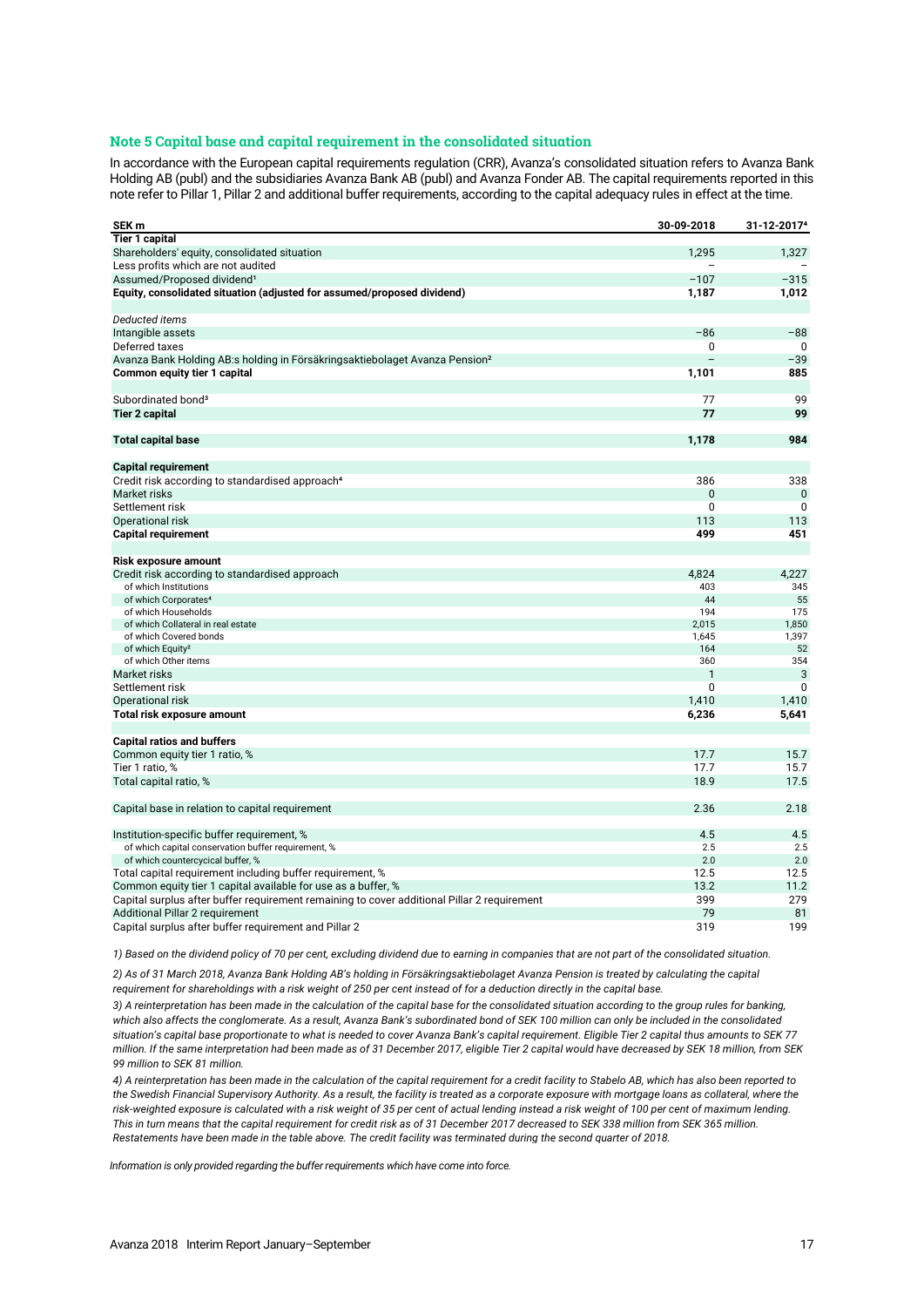The CEO ensures that the Interim Report gives a fair overview of the company and Group activities, balance and results, and describes the material risks and uncertainties that the company and the companies of the Group is facing.

Stockholm, 18 October 2018

Rikard Josefson CEO

# **For additional information**



Rikard Josefson, CEO +46 (0)70 206 69 55

Birgitta Hagenfeldt, CFO, Deputy CEO +46 (0)73 661 80 04



This information is information that Avanza Bank Holding AB (publ) is obliged to make public pursuant to the EU Market Abuse Regulation and the Securities Markets Act. The information was submitted for publication, through the agency of the contact person set out above, at 08.15 (CEST) on 18 October 2018.

A webcast presentation will be held by Rikard Josefon, CEO, and Birgitta Hagenfeldt, CFO, on 18 October 2018 at 10.00 (CEST). The presentation will be held in English and there will be opportunities to ask questions. The presentation can be followed at investors.avanza.se/en. Phone number for participants:

- Sweden: +46 (0)8 505 564 74
- UK: +44 20 336 453 74
- US: +1 855 753 22 30

Avanza also publishes an Excel document containing its financial history. The information is provided in English and is updated quarterly. The document can be accessed a[t avanza.se/keydata.](http://avanza.se/keydata)

*This Interim Report is published in Swedish and English. In the event of any difference between the English version and the Swedish original, the Swedish version shall prevail.*

# **Contact information**

Visiting address: Regeringsgatan 103, Stockholm Postal address: Box 1399, SE-111 93 Stockholm +46 (0)8 562 250 00 Corp. Identity no: 556274-8458 Registered office: Stockholm Website: [www.avanza.se](https://www.avanza.se/) Corporate web: [investors.avanza.se/en](http://investors.avanza.se/en)

# **Financial calendar**

Preliminary Financial Statement 2018 17 January 2019 Annual Report 2018 22 February 2019 Annual General Meeting 19 March 2019<br>16 April 2019 16 April 2019 Interim Report January - March 2019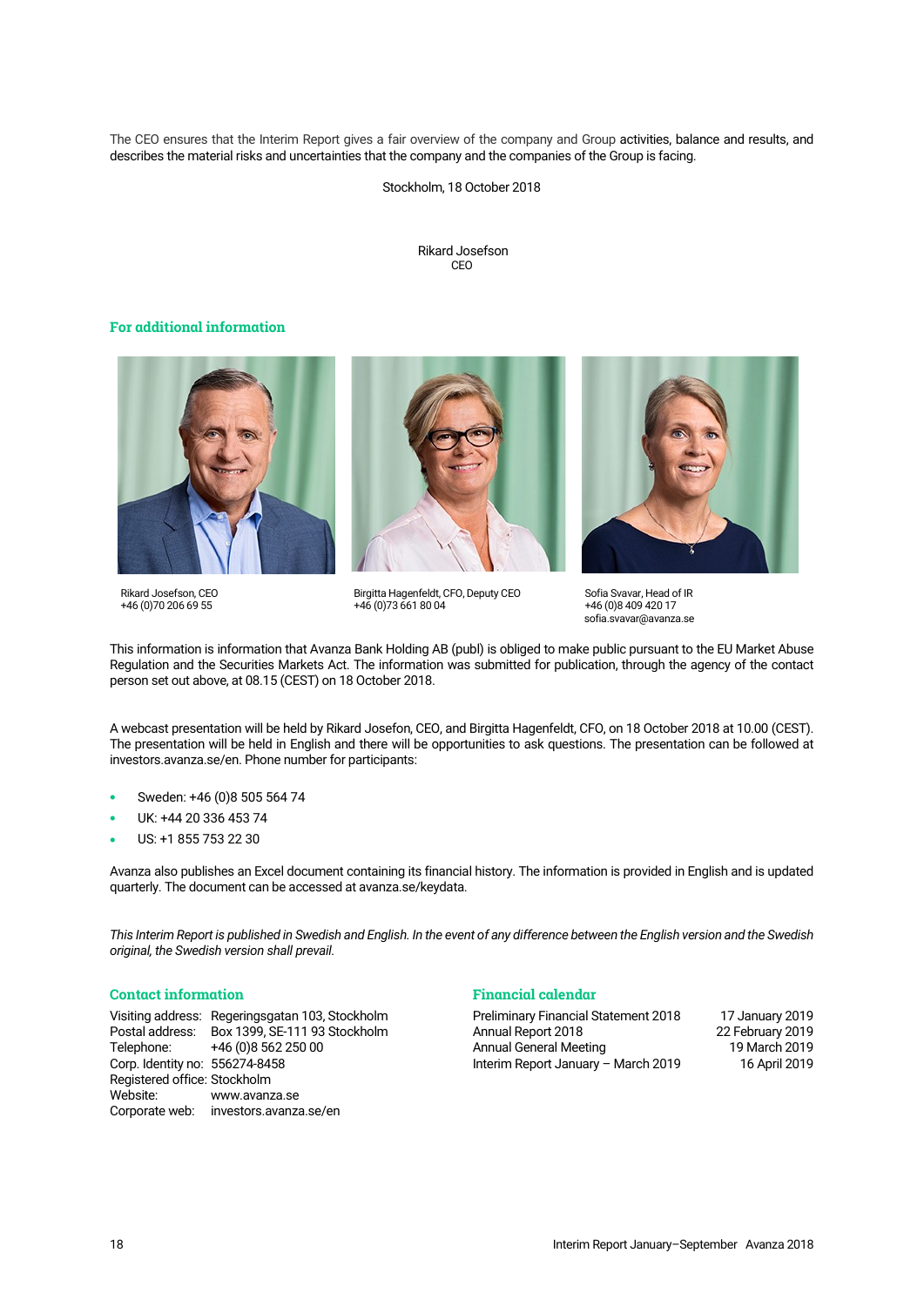# **Auditor's report**

# **Introduction**

We have reviewed the condensed interim financial information (interim report) of Avanza Bank Holding AB (publ) as of 30 September 2018 and the nine-month period then ended. The board of directors and the CEO are responsible for the preparation and presentation of the interim financial information for the Group in accordance with IAS 34 and the Annual Accounts Act of credit institutions and investment companies, as well as for the parent company in accordance with the Swedish Annual Accounts Act. Our responsibility is to express a conclusion on this interim report based on our review.

# **Scope of Review**

We conducted our review in accordance with the International Standard on Review Engagements ISRE 2410, *Review of Interim Report Performed by the Independent Auditor of the Entity*. A review consists of making inquiries, primarily of persons responsible for financial and accounting matters, and applying analytical and other review procedures. A review is substantially less in scope than an audit conducted in accordance with International Standards on Auditing, ISA, and other generally accepted auditing standards in Sweden. The procedures performed in a review do not enable us to obtain assurance that we would become aware of all significant matters that might be identified in an audit. Accordingly, we do not express an audit opinion.

# **Conclusion**

Based on our review, nothing has come to our attention that causes us to believe that the interim report is not prepared, in all material respects, in accordance with IAS 34 and the Annual Accounts Act of credit institutions and investment companies, regarding the Group, and with the Swedish Annual Accounts Act, regarding the Parent Company.

Stockholm, 18 October 2018

Öhrlings PricewaterhouseCoopers AB

Helena Kaiser de Carolis Authorized Public Accountant

*For translation purposes only.*